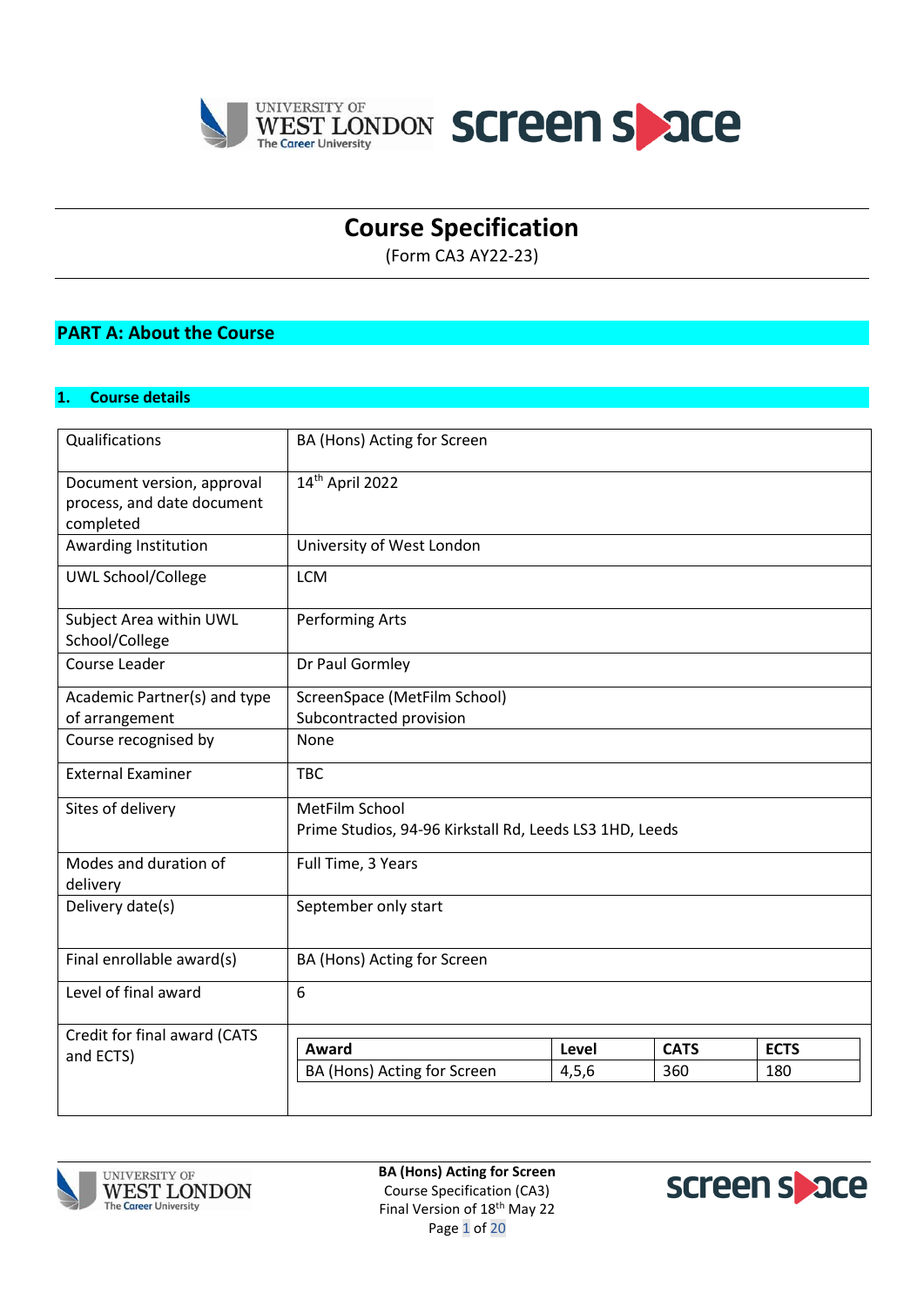| Exit awards including titles          |                                                                                       |             |       |             |             |  |  |  |
|---------------------------------------|---------------------------------------------------------------------------------------|-------------|-------|-------------|-------------|--|--|--|
| and credits                           | Award                                                                                 |             | Level | <b>CATS</b> | <b>ECTS</b> |  |  |  |
|                                       | Cert HE Acting for Screen                                                             |             | 4     | 120         | 60          |  |  |  |
|                                       | Dip HE Acting for Screen                                                              | 5           | 240   | 120         |             |  |  |  |
|                                       | <b>BA Acting for Screen</b>                                                           |             | 6     | 300         | 150         |  |  |  |
|                                       |                                                                                       |             |       |             |             |  |  |  |
| UCAS code(s) (UG                      |                                                                                       |             |       |             |             |  |  |  |
| programmes)                           | UCAS Code A                                                                           | <b>TBC</b>  |       |             |             |  |  |  |
|                                       | <b>HECoS Code</b>                                                                     | <b>TBC</b>  |       |             |             |  |  |  |
|                                       | <b>Institution Code</b>                                                               | <b>W05</b>  |       |             |             |  |  |  |
|                                       | Campus Name                                                                           | ScreenSpace |       |             |             |  |  |  |
|                                       |                                                                                       |             |       |             |             |  |  |  |
| QAA Subject Benchmarking<br>Statement | The course has been mapped against the following QAA Subject Benchmark<br>Statements: |             |       |             |             |  |  |  |
|                                       | Communication, Media, Film and Cultural Studies (2019) - click here<br>$\circ$        |             |       |             |             |  |  |  |
|                                       | Dance, Drama and Performance click here<br>$\circ$                                    |             |       |             |             |  |  |  |
|                                       |                                                                                       |             |       |             |             |  |  |  |
|                                       | As with all UWL and MFS courses, has been developed in accordance with the            |             |       |             |             |  |  |  |
|                                       | FHEQ (2014) - click here. It has specifically been mapped against the Level           |             |       |             |             |  |  |  |
|                                       | Descriptors as articulated in the University of West London Qualifications and        |             |       |             |             |  |  |  |
|                                       | Curriculum Framework (see here).                                                      |             |       |             |             |  |  |  |
| <b>Course-specific Regulations</b>    | Standard UWL regulations apply                                                        |             |       |             |             |  |  |  |
| Language of study                     | English                                                                               |             |       |             |             |  |  |  |

## **2. Course Description**

The BA (Hons) Acting for Screen programme at MetFilm School's ScreenSpace provides an education in the skills you need to become a successful screen performer and personality in the creative industries. It is a practical, industryfocused degree course, situated in a thriving studio environment, where you will learn core acting skills and screen acting techniques. This course will go beyond traditional definitions of screen acting, enabling you to work across a range of media platforms, be it as an actor or presenter, as a performer or a personality, on social media and the internet, in addition to traditional media like film and television.

This programme is founded on the premise that to succeed as an actor, performer, or presenter, you need to understand the basics of film and content production. Students learn and practice aspects of production such as story, directing actors, shooting a scene, and editing in parallel with their screen acting.

BA Acting for Screen has been designed with industry professionals to reflect the real business of acting for screen in its many traditional and emerging forms and is practical and industry-focused.

In each semester, there is an Acting Skills and a Screen Skills module taught in parallel. You will assimilate your acting and screen learning in a Portfolio module which might include showreel scenes, productions, and castings and you will be encouraged to work in collaboration with students on screen production courses. Assessment is 100% coursework. You will graduate with a showreel and CV.



**BA (Hons) Acting for Screen** Course Specification (CA3) Final Version of 18th May 22 Page 2 of 20

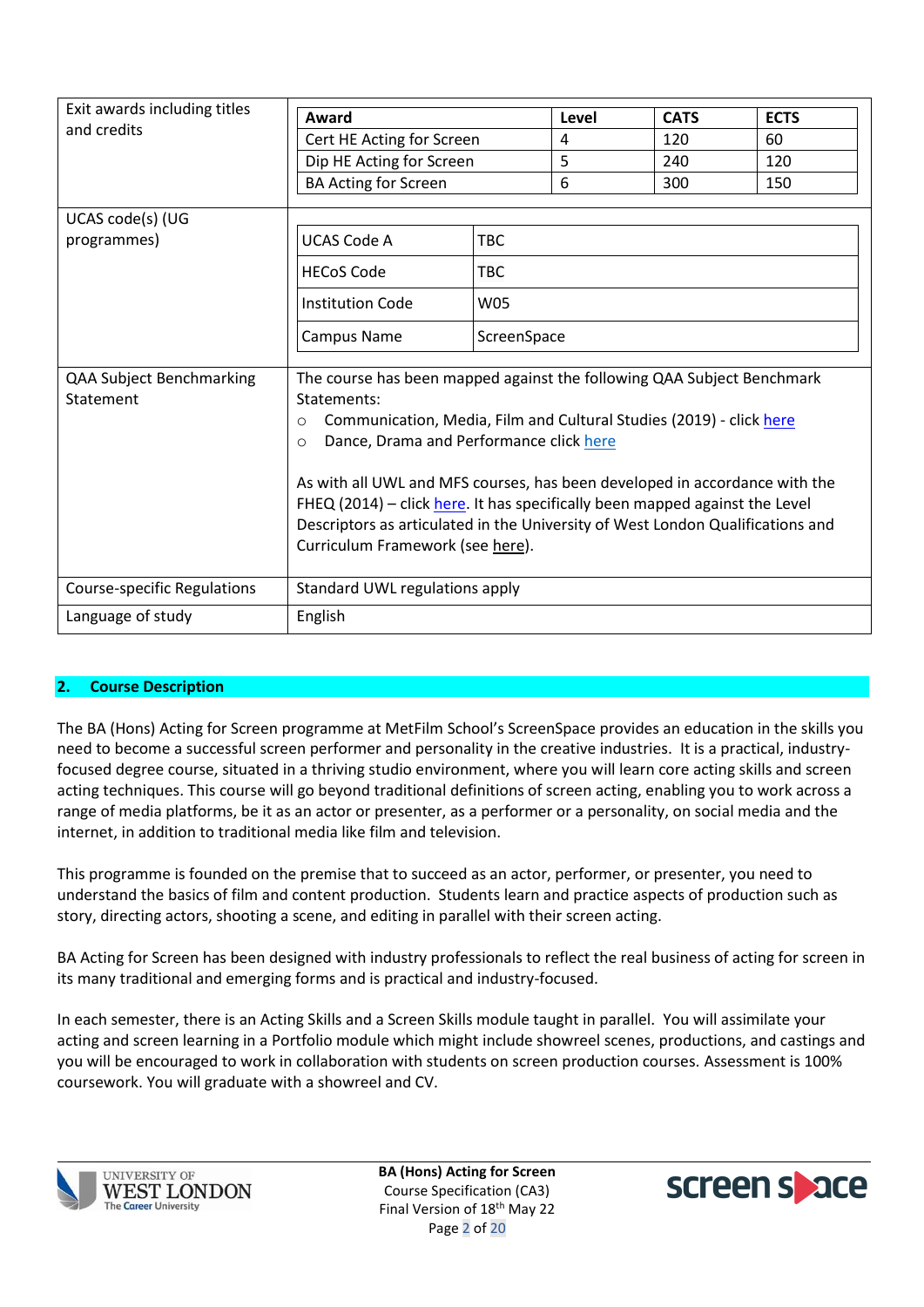## **3. Admissions Criteria**

| <b>Higher Education</b>                                                         | Students will need the following academic qualifications:                                                                                                                                                                                                                                                                                                                                                                                                                                                                                                                        |
|---------------------------------------------------------------------------------|----------------------------------------------------------------------------------------------------------------------------------------------------------------------------------------------------------------------------------------------------------------------------------------------------------------------------------------------------------------------------------------------------------------------------------------------------------------------------------------------------------------------------------------------------------------------------------|
| Course:                                                                         |                                                                                                                                                                                                                                                                                                                                                                                                                                                                                                                                                                                  |
| O UCAS Tariff (UG                                                               | <b>BA (Hons) Acting for Screen</b>                                                                                                                                                                                                                                                                                                                                                                                                                                                                                                                                               |
| only)                                                                           | For admission to the BA (Hons) Acting for Screen course, applicants normally need a                                                                                                                                                                                                                                                                                                                                                                                                                                                                                              |
| <b>O</b> Subject-specific<br>requirements                                       | combination of any of the following:<br>96 UCAS tariff points or above which equals 3 (or more) A-Level/AVCE passes at                                                                                                                                                                                                                                                                                                                                                                                                                                                           |
| ○ Additional                                                                    | $\circ$<br>grade C or above, with at least two GCSE passes (4-9) in English and Maths.                                                                                                                                                                                                                                                                                                                                                                                                                                                                                           |
| information                                                                     | An Edexcel GNVQ at advanced level (or equivalent) at merit level. Alternatively,<br>$\circ$<br>you will be considered if you have achieved 1 subject at GCE Advanced level and<br>Foundation Diploma in Performing Arts, supported by at least two GCSE passes<br>(A-C) in English and Maths.<br>Equivalent qualifications obtained through a National Diploma (3 Merits), Access,<br>$\circ$<br>NVQ and a variety of other pre-University level qualifications including                                                                                                        |
|                                                                                 | International and European Baccalaureate.                                                                                                                                                                                                                                                                                                                                                                                                                                                                                                                                        |
|                                                                                 | Other qualifications, including overseas, may be considered.<br>$\circ$                                                                                                                                                                                                                                                                                                                                                                                                                                                                                                          |
|                                                                                 | We also accept those with relevant professional and vocational qualifications<br>O                                                                                                                                                                                                                                                                                                                                                                                                                                                                                               |
|                                                                                 | Exceptionally, applicants who do not meet these course entry requirements may still<br>be considered if the course team judges the application demonstrates additional<br>strengths and alternative evidence. This might be demonstrated for example by<br>related academic or work experience, the quality of the personal statement, a strong<br>academic or other professional reference or a combination of these factors.                                                                                                                                                   |
|                                                                                 | The subjects the Course Team will be looking for in your application are wide ranging:<br>your A levels (or equivalents) may include English, History, Media, Art and Design or<br>other Social Science/Art related subjects.                                                                                                                                                                                                                                                                                                                                                    |
|                                                                                 | <b>Interview</b>                                                                                                                                                                                                                                                                                                                                                                                                                                                                                                                                                                 |
|                                                                                 | Successful applicants will be invited to interview to explore your acting and other<br>appropriate experience.                                                                                                                                                                                                                                                                                                                                                                                                                                                                   |
|                                                                                 | MetFilm School has a dedicated admissions team to support students through the<br>application process, and ensure that the process itself is clear, focused, and<br>supportive throughout, whilst also ensuring its integrity.                                                                                                                                                                                                                                                                                                                                                   |
| <b>Arrangements for</b><br><b>Recognition of Prior</b><br><b>Learning (RPL)</b> | Students who have studied before or hold a professional qualification may be able<br>$\circ$<br>to start at a stage of the course later than the normal entry point or get<br>exemption from certain modules, so reducing the duration of the course. This is<br>also known as Advanced Standing.<br>Students returning to complete the BA (Hons) course after exiting ScreenSpace<br>$\circ$<br>with a Cert HE or Dip HE must also apply through the RPL process.<br>ScreenSpace RPL applications are handled in line with University of West London<br>$\circ$<br>regulations. |
| <b>IELTS Score for</b>                                                          | <b>BA (Hons) Acting for Screen</b>                                                                                                                                                                                                                                                                                                                                                                                                                                                                                                                                               |
| <b>International Students</b>                                                   | 6.0 overall, and a minimum of 5.5 in each of the four individual elements of<br>$\circ$<br>reading, writing, speaking and listening                                                                                                                                                                                                                                                                                                                                                                                                                                              |
|                                                                                 |                                                                                                                                                                                                                                                                                                                                                                                                                                                                                                                                                                                  |



**BA (Hons) Acting for Screen** Course Specification (CA3) Final Version of 18<sup>th</sup> May 22 Page 3 of 20

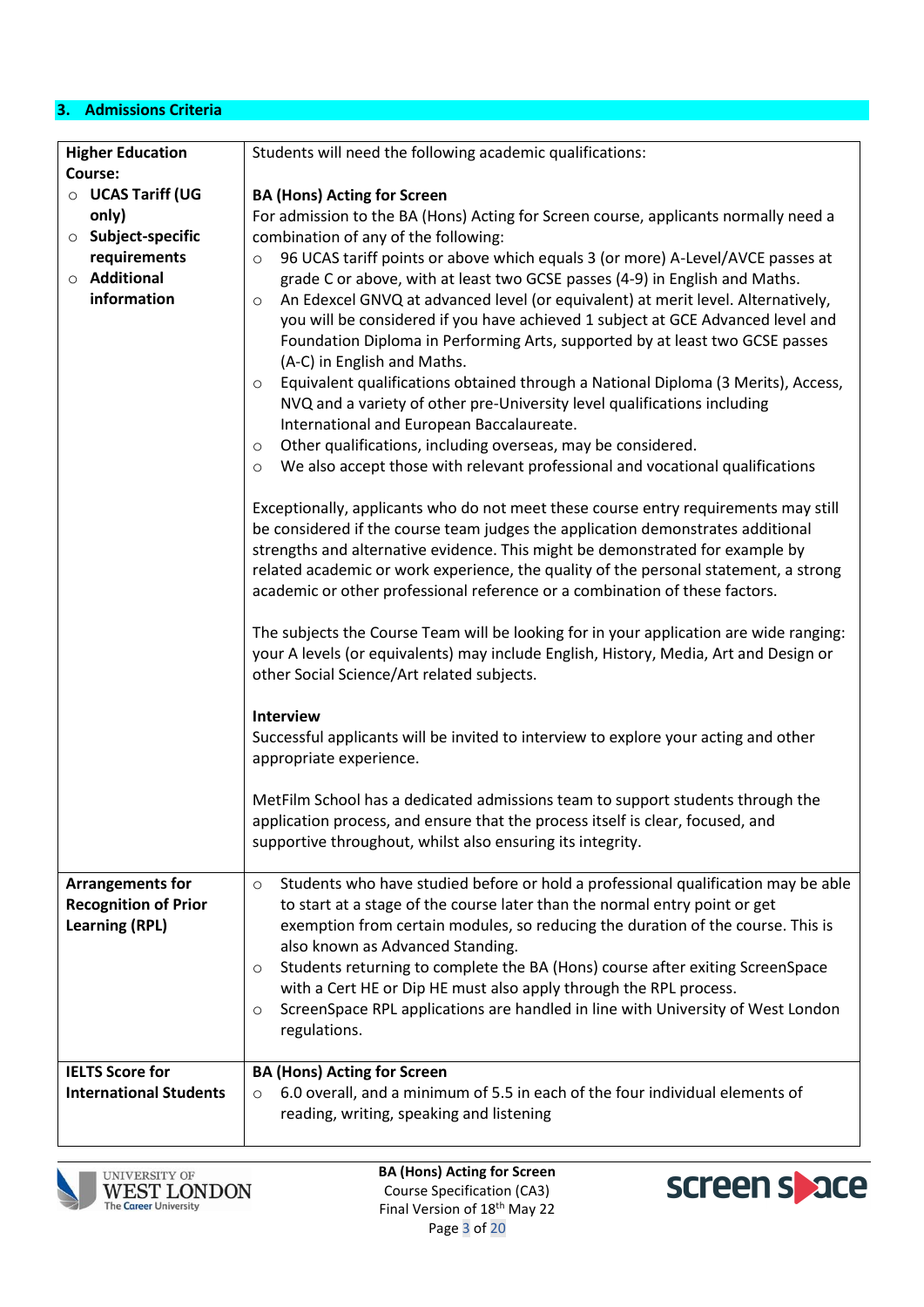#### **4. Course Structure**

All modules are listed below in level order. Those listed with an asterisk are shared with other courses. Following this table, the modules are listed in a more detailed structure diagram.

| <b>Module Title</b>                           | Code | Level          | <b>Credits</b> | <b>Pre-requisites</b> | Core |
|-----------------------------------------------|------|----------------|----------------|-----------------------|------|
| Level 4                                       |      |                |                |                       |      |
| <b>Introduction to Acting Skills</b>          | tbc  | 4              | 20             | N/A                   | Core |
| <b>Introduction to Screen Skills</b>          | tbc  | $\overline{4}$ | 20             | N/A                   | Core |
| Portfolio Module: Scene                       | tbc  | $\overline{4}$ | 20             | N/A                   | Core |
| Acting on Camera                              | tbc  | 4              | 20             | N/A                   | Core |
| Dramatic Storytelling on Screen               | tbc  | 4              | 20             | N/A                   | Core |
| Portfolio Module: Story                       | tbc  | $\overline{4}$ | 20             | N/A                   | Core |
| Level 5                                       |      |                |                |                       |      |
| Performance                                   | tbc  | 5              | 20             | N/A                   | Core |
| Self-Shooting                                 | tbc  | 5              | 20             | N/A                   | Core |
| Portfolio Module: Performance and Personality | tbc  | 5              | 20             | N/A                   | Core |
| <b>Creating Character for Drama</b>           | tbc  | 5              | 20             | N/A                   | Core |
| Working on a Drama Production                 | tbc  | 5              | 20             | N/A                   | Core |
| Portfolio Module: Drama                       | tbc  | 5              | 20             | N/A                   | Core |
| Level 6                                       |      |                |                |                       |      |
| <b>Advanced Acting Techniques</b>             | tbc  | 6              | 20             | N/A                   | Core |
| Creative Entrepreneurship                     | tbc  | 6              | 20             | N/A                   | Core |
| Portfolio Module: Advanced Performance        | tbc  | 6              | 20             | N/A                   | Core |
| Preparing for Industry                        | tbc  | 6              | 20             | N/A                   | Core |
| <b>Graduation Portfolio</b>                   | tbc  | 6              | 40             | N/A                   | Core |

#### BA (Hons) Programme

#### **Term Structure**

This chart shows the structure of teaching in each semester at Level 4, Level 5 and Level 6 (semester 1 only). It does not apply to the Graduation Project final semester in Level 6.



**BA (Hons) Acting for Screen** Course Specification (CA3) Final Version of 18<sup>th</sup> May 22 Page 4 of 20

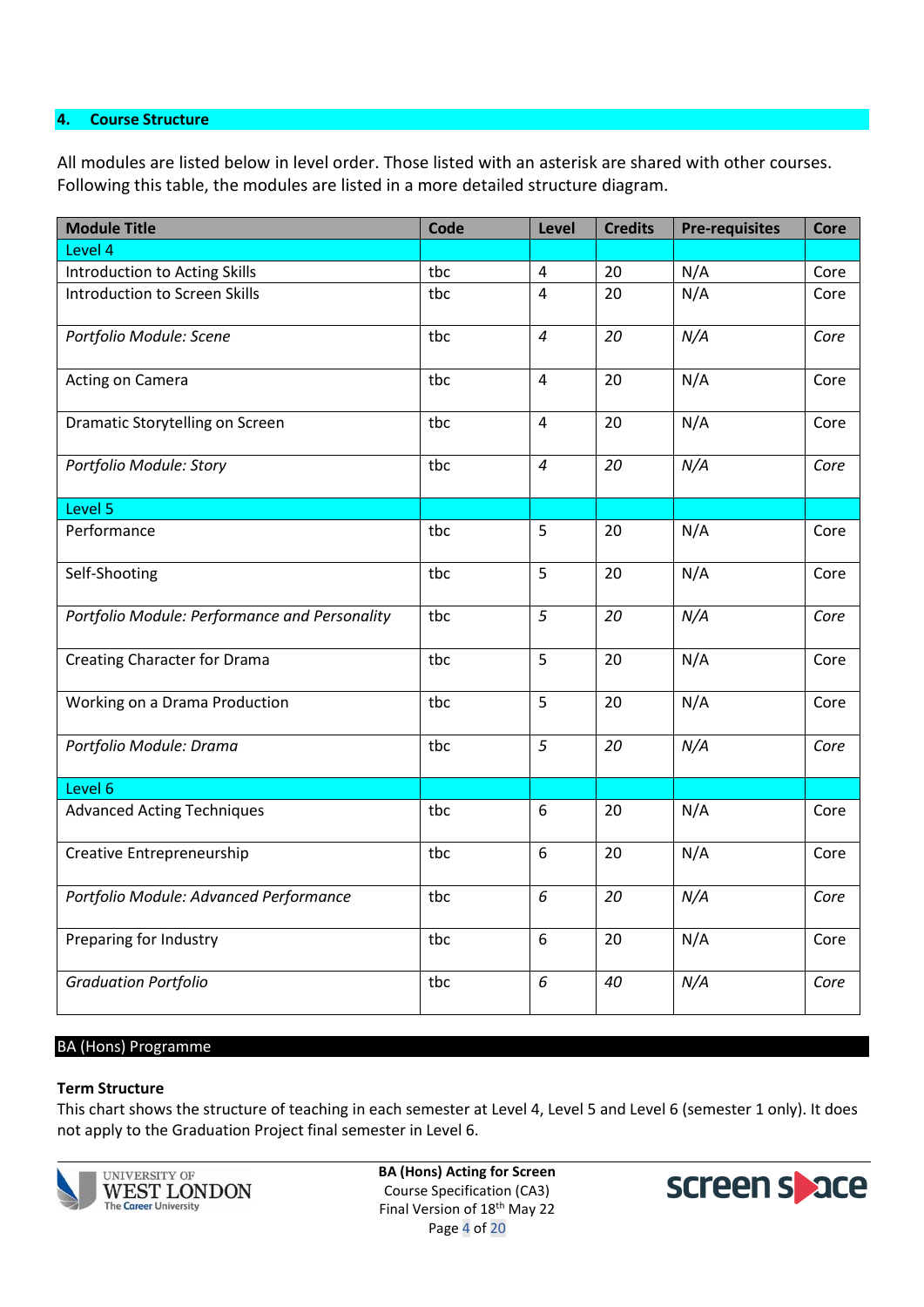| Week           |                             | Module Structure                          |
|----------------|-----------------------------|-------------------------------------------|
|                |                             |                                           |
| $\mathfrak{p}$ |                             |                                           |
| 3              |                             |                                           |
|                | <b>Acting Skills Module</b> | <b>Screen Skills and Industry Modules</b> |
|                |                             |                                           |
| 6              |                             |                                           |
|                | 20 credits                  | 20 credits                                |
| 8              |                             |                                           |
| 9              |                             |                                           |
| 10             |                             |                                           |
| 11             |                             |                                           |
| 12             |                             | <b>Portfolio Module</b>                   |
| 13             |                             |                                           |
| 14             |                             | 20 credits                                |
| 15             |                             | Assignment Preparation and Submission     |
| 16             |                             |                                           |

#### **Course Structure Diagram**

#### Year 1 (Level 4)



| Semester 2                                                    |                                                                              |  |  |  |  |  |
|---------------------------------------------------------------|------------------------------------------------------------------------------|--|--|--|--|--|
| <b>Acting on Camera</b><br>20 credits, No Prerequisites, Core | <b>Dramatic Storytelling on Screen</b><br>20 credits, No Prerequisites, Core |  |  |  |  |  |
|                                                               | <b>Portfolio Module: Story</b><br>20 credits, No Prerequisites, Core         |  |  |  |  |  |

Year 2 (Level 5)



Page 5 of 20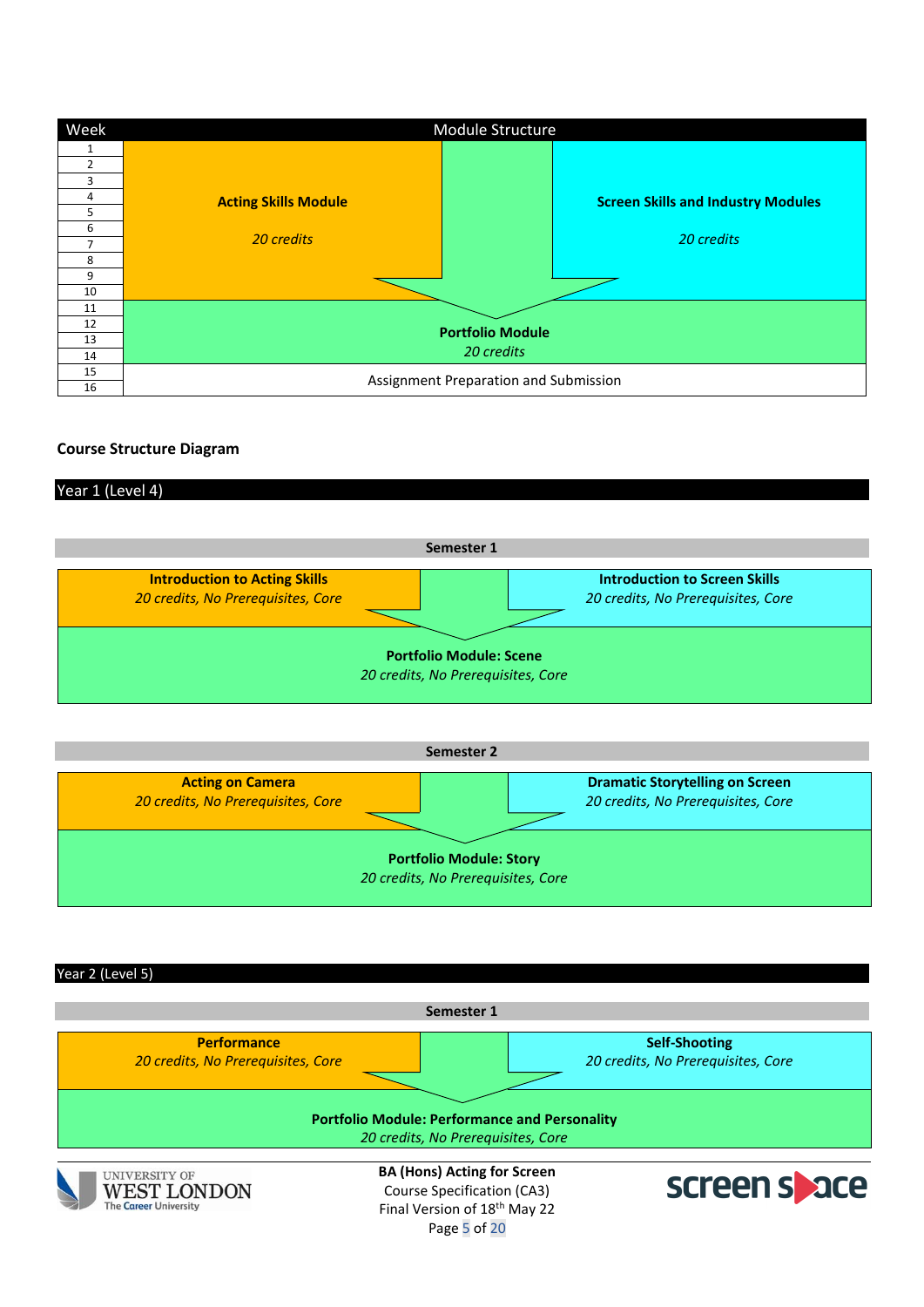| Semester 2                                                                |                                                                            |  |  |  |  |  |
|---------------------------------------------------------------------------|----------------------------------------------------------------------------|--|--|--|--|--|
| <b>Creating Character for Drama</b><br>20 credits, No Prerequisites, Core | <b>Working on a Drama Production</b><br>20 credits, No Prerequisites, Core |  |  |  |  |  |
|                                                                           |                                                                            |  |  |  |  |  |
| <b>Portfolio Module: Drama</b><br>20 credits, No Prerequisites, Core      |                                                                            |  |  |  |  |  |
|                                                                           |                                                                            |  |  |  |  |  |



**BA (Hons) Acting for Screen** Course Specification (CA3) Final Version of 18<sup>th</sup> May 22 Page 6 of 20

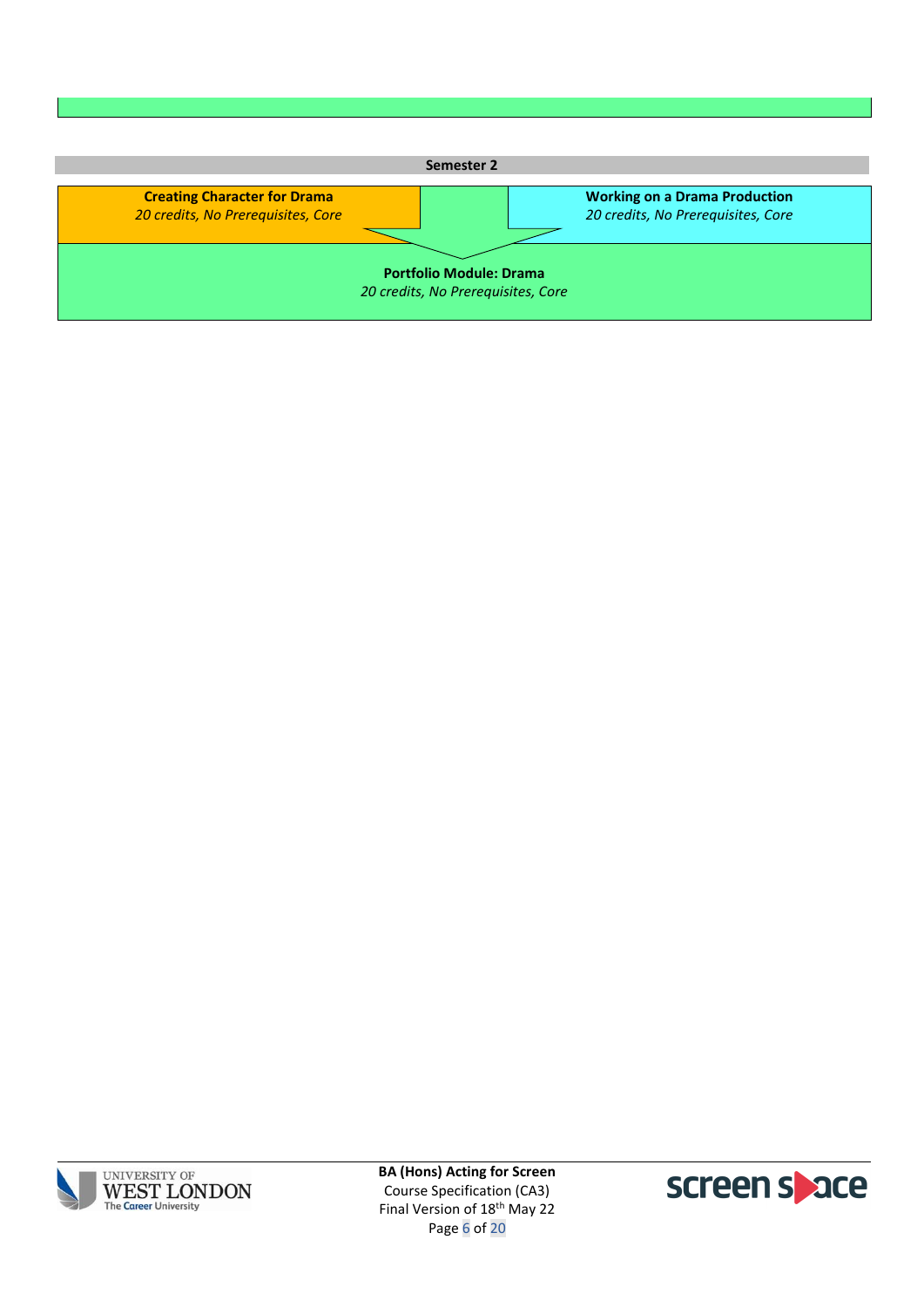#### Year 3 (Level 6)



| Semester 2                         |                                    |  |  |  |  |
|------------------------------------|------------------------------------|--|--|--|--|
| <b>Preparing for Industry</b>      | <b>Graduation Portfolio</b>        |  |  |  |  |
| 20 credits, No Prerequisites, Core | 40 credits, No Prerequisites, Core |  |  |  |  |

#### **5. Course Aims**

#### **Aims**

*BA (Hons) Acting for Screen* aims to enable you to:

- $\circ$  develop the techniques and approaches to become a screen actor and performer for the 21<sup>st</sup> century, understanding how to be entrepreneurial, employable and proactive.
- o understand the diverse opportunities for screen performance in contemporary media and creative industries, from acting in drama on film and television on the one hand, to performing and presenting on social media and the internet on the other.
- $\circ$  produce your own complex productions from short scenes to longer narrative productions
- o communicate and deliver creative ideas, both working alone and collaboratively as part of a team
- $\circ$  engage in critical thinking and research in relation to the rapidly evolving 21<sup>st</sup> century environment of screen acting and the media industries

The course curriculum promotes sustainability and graduate attributes in accordance with HE benchmarks and level descriptors and has been designed and mapped against the relevant Subject Benchmark Statement, the UK Quality Code and the Framework of Higher Education Qualifications. The School is committed to diversity, equality and inclusivity as demonstrated by its Equality Policy. The School has a Green Policy committed to operating its' practice in the most sustainable way possible.

#### **6. Content by Level**

#### **Overview**

The famous American actor and teacher, Sanford Meisner defined acting as "living truthfully under imaginary circumstances." This course will prepare you to apply this philosophy appropriately in a variety of different media environments, exploring the commonalities and differences in - for example - acting for drama on screen, presenting to camera, and performing in other settings.



**BA (Hons) Acting for Screen** Course Specification (CA3) Final Version of 18th May 22 Page 7 of 20

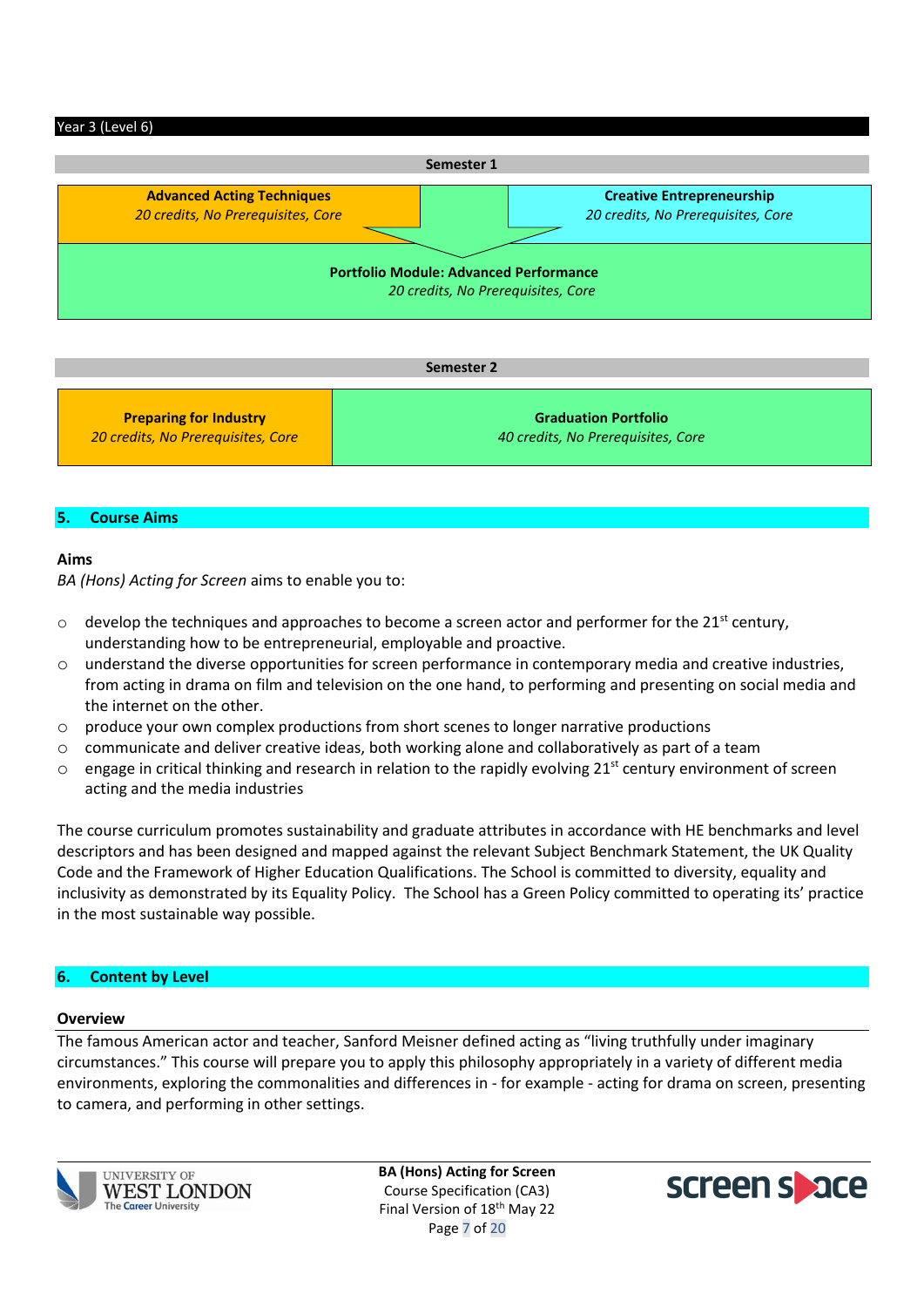The programme has a modular structure, and those modules are divided into three different but interrelated types:

## *1. Acting Skills Modules*

Acting Skills modules encourage learners to engage in acting theory and practice technique across a range of screen productions, and platforms. Modules focus on developing knowledge and understanding of current industry practices and will prepare you to be an actor and performer with the versatility required to work in traditional platforms such as film and television and contemporary media forms such as social media. You will analyse different types of image-making from a performer's perspective and examine multiple ways that actors and other kinds of performers can connect with their audiences. You will focus on the authenticity of performance through attention to text, voice, and physicality through intense application. This will be accomplished through practical acting training and reviewing creative work - identifying and refining the core skills required to bring a character to life. You will also study key aspects of understanding the practical performance and other, transferable skills the modern actor needs, such as how to maintain and develop your skillset and 'form', prepare for castings, work with agents, and manage yourself as a freelance creative in a competitive industry. The modules will help you navigate the contemporary media landscape and understand the full range of opportunities for a  $21<sup>st</sup>$  century actor and screen personality.

## *2. Screen and Industry Skills Modules*

Students learn to operate production equipment competently, from smartphones to high-end cameras and edit equipment. You will develop an awareness of a variety of screen-specific elements that impact on performance choices and other creative aspects of their work, including framing, hitting marks, taking direction, presenting on camera, and how lighting and editing help to convey a story and character to an audience. You will also learn how different contemporary production techniques enhance the influence and power of a performance whether acting in a drama, presenting to camera, or self-shooting. You will be offered the opportunity to expand your understanding of other production departments and will develop supplementary production craft skills alongside your core acting training.

## *3. Portfolio Modules (Key Project)*

Portfolio modules are the focal point where your understanding of contemporary media performance and production techniques will culminate in the production of a piece of creative work. This may take the form of traditional filmed scene, a video blog or essay, or a performance on social media. The creative piece will be accompanied by a reflective piece of assessment which may be a written or video essay. The portfolio modules will help you understand the multitude of choices and opportunities that the contemporary screen actor and performer face in the  $21^{st}$  century, and give you the chance to experiment with innovative forms of performance and production. Teaching formats may include small group work, specified coaching sessions including voice and movement, scene work, masterclasses, and rehearsals.

The *BA (Hons) Acting for Screen* programme has industry integrated across the curriculum in the form of content and the tutors we recruit and train who are all industry practitioners enabling them to bring their knowledge into the teaching space. The course aims to support the development of your career ambitions while learning both 'hard' and 'soft' skills.

## **Progression of Learning**

#### **Level 4**

In your first year, you will be introduced to techniques of performance and screen craft. You will focus on the basics of storytelling, how to create a script, engage with an audience and develop an understanding of different production processes. You will work with smartphones and edit equipment to develop an understanding of the versatility and opportunities afforded within contemporary media for acting and performance, beyond traditional studio-based craft. In parallel, you will focus on honing your acting, presenting and performance skills so that you



**UNIVERSITY OF** WEST LONDON **The Career University** 

**BA (Hons) Acting for Screen** Course Specification (CA3) Final Version of 18th May 22 Page 8 of 20

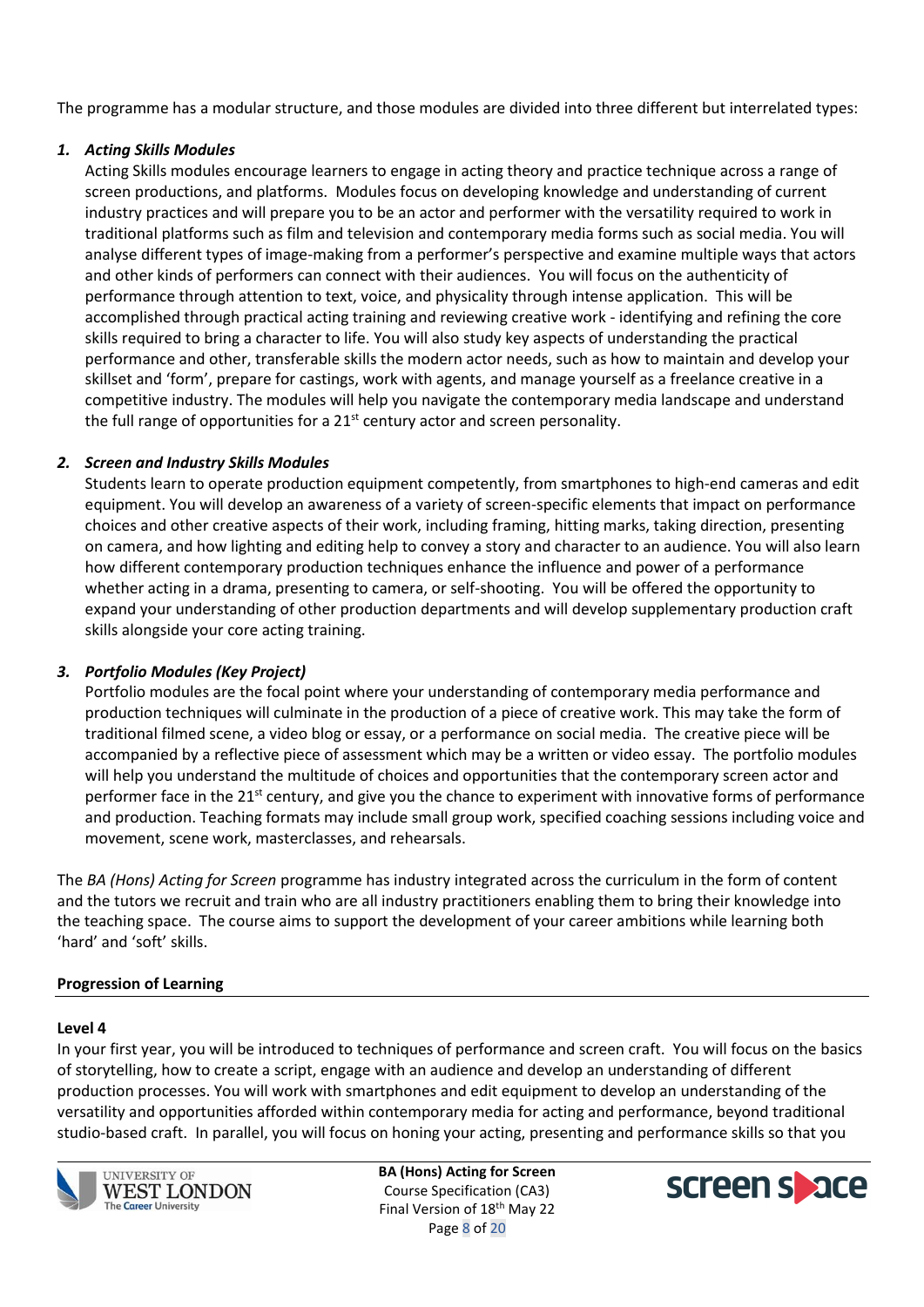can actively participate in productions on camera, or create your own pieces of work which demonstrate your performance skills. This work will feed into and culminate in the work you undertake in the Portfolio modules where you will be asked to create a collaborative production, which draws on both acting and screen production skills learnt in each semester.

## **Level 5**

In your second year you will develop your screen-acting and production skills to a more advanced level and gain a deeper understanding of the contemporary media landscape. You will learn how to enhance and manage your screen personality and presence, while experimenting with a diverse selection of media platforms and screen production skills. The first half of the year will focus on non-traditional forms of screen-acting such as self-shooting, where you will be given the chance to experiment and innovate with your screen persona. You will be encouraged to work collaboratively with other students, along with developing your own brand of screen personality. In the second half of the year you will develop your skills and understanding with drama production, enhancing your understanding of storytelling and dramatic performance within traditional media forms such as film and television, as well as experiment with social media and the internet. You will also be able to connect productively with cultural industries outside of the canvas and network with industry professionals and organisations. You will also gain a deeper understanding of dramatic productions and performances, culminating in a drama-based artefact in your Portfolio module. Research methods and skills are embedded across modules at Level 5. Students are encouraged to engage in and reflect upon their practice as research, and so develop your research skills in preparation for you to work at industry-level standard in your final year and in preparation for your Graduation Portfolio.

#### **Level 6**

Your final year will see you build on your performance and production skills to an advanced level and prepare you for the exciting and competitive world of the creative industries. Your acting modules will build on your previous experiences and equip you with advanced acting techniques as well as a sophisticated understanding of your screen personality and performances. Your screen skills modules will focus on preparing you for the world of work, developing your entrepreneurial and business skills, as well as developing your knowledge of industry practices to an advanced level. You will learn how to feel 'at home' with the flexible and dynamic world of the creative industries, as well as further develop your networks. The year will culminate in the production of a graduation portfolio which will enable you to showcase your skills to employers, both as a traditional screen actor and as a performer and personality, with the versatility to work within a variety of contemporary media formats.

#### **Optionality**

- While you will take the same modules as all other students on the course, there is optionality within these modules. This has been designed to encourage equality, diversity and inclusion and has been included in the curriculum design in a number of ways:
	- in the way you approach tasks or assessment options, selecting what portfolio work you submit for your portfolio modules.
	- To widen participation and support for those with learning differences / disabilities there is also optionality in terms of the format of the *Portfolio* reflection assessment which can be written or a filmed vlog or audio.
	- You can choose to include your presentation pitch with your reflection
	- You will have options in terms of the variety of roles you undertake in the portfolio modules, and the theme or genre you select for certain modules, particularly at Level 6.



**BA (Hons) Acting for Screen** Course Specification (CA3) Final Version of 18<sup>th</sup> May 22 Page 9 of 20

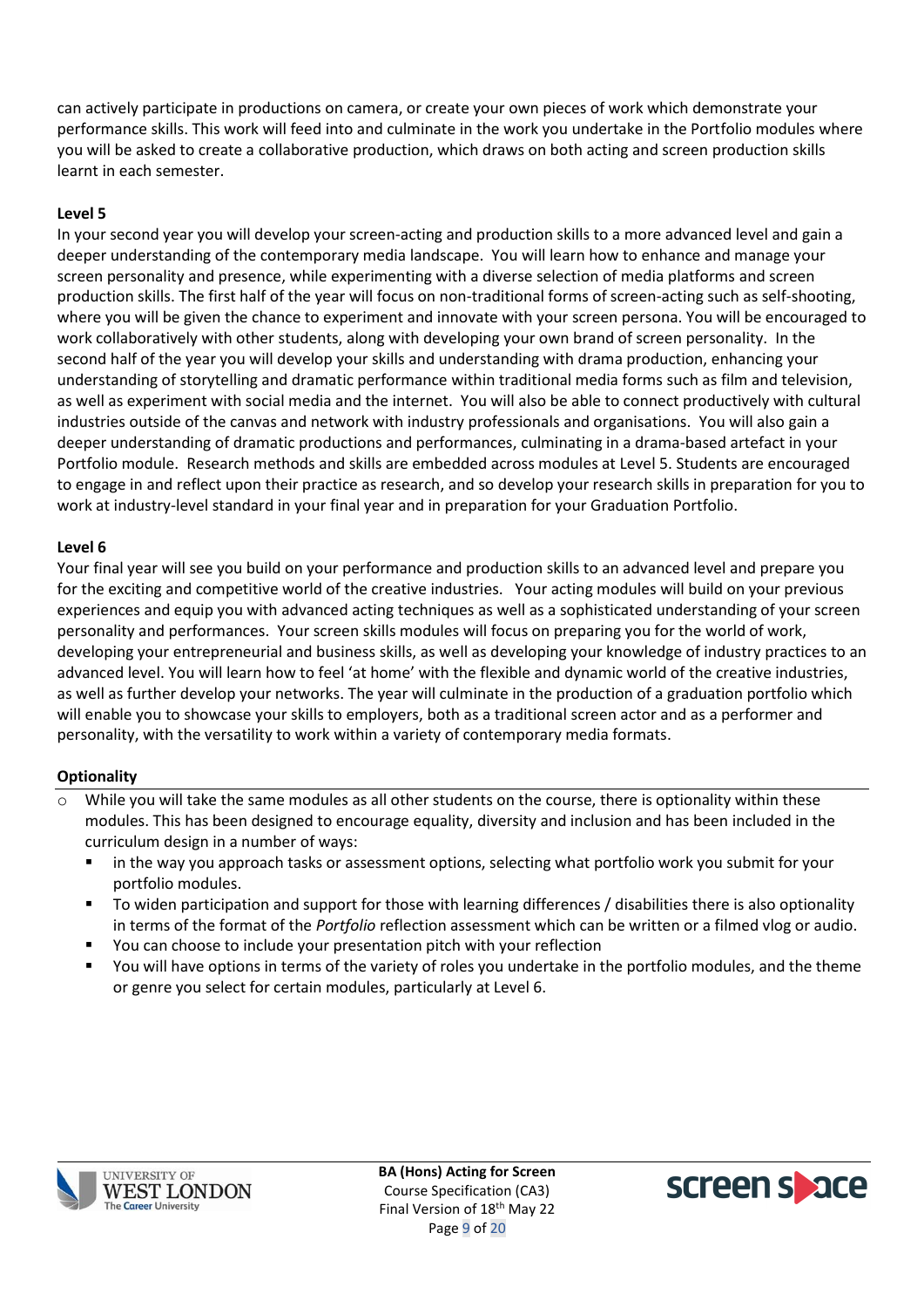## **7. Course Learning Outcomes**

## Knowledge and Understanding (A)

|                                   | Level 4                                                                                                                                                                                                                                                                                                                                                                                                                                                                                                                                                |                                                 |                                                                                                                                                                                                                                                                                                                                                                                                                                                                                                                                                                  |                                          |                                                                                                                                                                                                                                                                                                                                                                                                                                                                                                  |  |
|-----------------------------------|--------------------------------------------------------------------------------------------------------------------------------------------------------------------------------------------------------------------------------------------------------------------------------------------------------------------------------------------------------------------------------------------------------------------------------------------------------------------------------------------------------------------------------------------------------|-------------------------------------------------|------------------------------------------------------------------------------------------------------------------------------------------------------------------------------------------------------------------------------------------------------------------------------------------------------------------------------------------------------------------------------------------------------------------------------------------------------------------------------------------------------------------------------------------------------------------|------------------------------------------|--------------------------------------------------------------------------------------------------------------------------------------------------------------------------------------------------------------------------------------------------------------------------------------------------------------------------------------------------------------------------------------------------------------------------------------------------------------------------------------------------|--|
|                                   |                                                                                                                                                                                                                                                                                                                                                                                                                                                                                                                                                        | Level 5                                         |                                                                                                                                                                                                                                                                                                                                                                                                                                                                                                                                                                  |                                          | Level 6                                                                                                                                                                                                                                                                                                                                                                                                                                                                                          |  |
| 1.<br>2.<br>3.<br>4.              | Demonstrate knowledge of the craft<br>of screen performance and<br>contemporary media practices and<br>their cultural context.<br>Show knowledge of historical,<br>cultural, and technological ideas<br>relevant to producing screen<br>performances and content, across<br>diverse media platforms.<br>Demonstrate knowledge of the ways<br>in which narrative, genre and<br>questions of representation underpin<br>screen performance and content.<br>Display an understanding of<br>collaborative process in performance<br>and screen production. | 1.<br>2.<br>3.<br>4.                            | Show understanding of the<br>contemporary media landscape and the<br>ways in which diverse meanings and<br>affects are produced in relation to<br>audiences.<br>Demonstrate and apply a critical<br>sensibility in the interpretation and<br>analysis of dramatic screen<br>performance and productions.<br>Demonstrate a practical understanding<br>of the different production and<br>distribution processes of diverse forms<br>of media and performance.<br>Display a practical understanding of<br>branding in the construction of a screen<br>personality. | 1.<br>2.<br>3.<br>4.                     | Demonstrate a critical engagement with<br>contemporary media platforms and<br>screen performances, in the context of<br>representation and global cultures.<br>Display knowledge of media industries,<br>and critical awareness of your own<br>employability.<br>Critically engage with advanced theories<br>of screen performance craft and media<br>production.<br>Demonstrate advanced independent<br>thinking within different modes of<br>contemporary media production and<br>performance. |  |
|                                   | <b>Relevant Modules</b>                                                                                                                                                                                                                                                                                                                                                                                                                                                                                                                                |                                                 | <b>Relevant Modules</b>                                                                                                                                                                                                                                                                                                                                                                                                                                                                                                                                          |                                          | <b>Relevant Modules</b>                                                                                                                                                                                                                                                                                                                                                                                                                                                                          |  |
|                                   | o Introduction to Acting Skills                                                                                                                                                                                                                                                                                                                                                                                                                                                                                                                        | $\circ$                                         | Performance                                                                                                                                                                                                                                                                                                                                                                                                                                                                                                                                                      |                                          | ○ Advanced Acting Techniques                                                                                                                                                                                                                                                                                                                                                                                                                                                                     |  |
|                                   | o Introduction to Screen Skills                                                                                                                                                                                                                                                                                                                                                                                                                                                                                                                        | $\circ$                                         | Self-shooting                                                                                                                                                                                                                                                                                                                                                                                                                                                                                                                                                    |                                          | o Creative Entrepreneurship                                                                                                                                                                                                                                                                                                                                                                                                                                                                      |  |
| ○ Portfolio Module: Scene         |                                                                                                                                                                                                                                                                                                                                                                                                                                                                                                                                                        | $\circ$                                         | Portfolio Module: Performance and Personality                                                                                                                                                                                                                                                                                                                                                                                                                                                                                                                    | o Portfolio Module: Advanced Performance |                                                                                                                                                                                                                                                                                                                                                                                                                                                                                                  |  |
|                                   | o Acting on Camera                                                                                                                                                                                                                                                                                                                                                                                                                                                                                                                                     | $\circ$                                         | <b>Creating Character for Drama</b>                                                                                                                                                                                                                                                                                                                                                                                                                                                                                                                              | o Preparing for Industry                 |                                                                                                                                                                                                                                                                                                                                                                                                                                                                                                  |  |
| o Dramatic Storytelling on Screen |                                                                                                                                                                                                                                                                                                                                                                                                                                                                                                                                                        | <b>Working on a Drama Production</b><br>$\circ$ |                                                                                                                                                                                                                                                                                                                                                                                                                                                                                                                                                                  | ○ Graduation Portfolio                   |                                                                                                                                                                                                                                                                                                                                                                                                                                                                                                  |  |
| O Portfolio Module: Story         |                                                                                                                                                                                                                                                                                                                                                                                                                                                                                                                                                        |                                                 | $\circ$ Portfolio Module: Drama                                                                                                                                                                                                                                                                                                                                                                                                                                                                                                                                  |                                          |                                                                                                                                                                                                                                                                                                                                                                                                                                                                                                  |  |

#### Intellectual Skills (B)

|                                 | Level 4                                                                                                                  |                                                 | Level 5                                                                                                                                                                                                                            |                              | Level 6                                                                                                                                             |  |  |
|---------------------------------|--------------------------------------------------------------------------------------------------------------------------|-------------------------------------------------|------------------------------------------------------------------------------------------------------------------------------------------------------------------------------------------------------------------------------------|------------------------------|-----------------------------------------------------------------------------------------------------------------------------------------------------|--|--|
| 1.                              | Demonstrate a knowledge of key<br>theories of media performance and<br>production.                                       | 1.                                              | Understand and apply theories of<br>screen media and performance in<br>relation to media production.                                                                                                                               | 1.                           | Utilise advanced theoretical knowledge<br>of screen acting and media production<br>in the analysis of your own                                      |  |  |
| 2.                              | Apply research skills in interpreting<br>and analysing the relationship<br>between performance and screen<br>production. | 2.<br>3.                                        | Demonstrate a critically informed<br>knowledge and understanding of screen<br>performance within drama productions.<br>Demonstrate appropriate research skills                                                                     | 2.                           | performances and media productions.<br>Demonstrate the ability to<br>communicate, and deliver complex and<br>innovative ideas, both working alone   |  |  |
| 3.                              | Interpret and analyse your own<br>performances in relation to potential<br>audiences.                                    | 4.                                              | in relation to the construction and<br>delivery of your own performances and<br>productions.<br>Display reflexive creativity in producing<br>output for a variety of audiences and<br>within a variety of multi-platform<br>media. | 3.                           | and collaboratively as part of a team.<br>Display advanced research skills, using a<br>variety of sources, in your performances<br>and productions. |  |  |
|                                 | <b>Relevant Modules</b>                                                                                                  |                                                 | <b>Relevant Modules</b>                                                                                                                                                                                                            |                              | <b>Relevant Modules</b>                                                                                                                             |  |  |
| o Introduction to Acting Skills |                                                                                                                          | $\circ$ Performance                             |                                                                                                                                                                                                                                    | ○ Advanced Acting Techniques |                                                                                                                                                     |  |  |
| o Introduction to Screen Skills |                                                                                                                          | ○ Self-shooting                                 |                                                                                                                                                                                                                                    | $\Omega$                     | <b>Creative Entrepreneurship</b>                                                                                                                    |  |  |
|                                 | o Portfolio Module: Scene                                                                                                | ○ Portfolio Module: Performance and Personality |                                                                                                                                                                                                                                    |                              | o Portfolio Module: Advanced Performance                                                                                                            |  |  |
|                                 | o Acting on Camera                                                                                                       |                                                 | o Creating Character for Drama                                                                                                                                                                                                     |                              | $\circ$ Preparing for Industry                                                                                                                      |  |  |
|                                 | o Dramatic Storytelling on Screen                                                                                        |                                                 | O Working on a Drama Production                                                                                                                                                                                                    |                              | $\circ$ Graduation Portfolio                                                                                                                        |  |  |
|                                 | O Portfolio Module: Story                                                                                                |                                                 | o Portfolio Module: Drama                                                                                                                                                                                                          |                              |                                                                                                                                                     |  |  |



**BA (Hons) Acting for Screen** Course Specification (CA3) Final Version of 18<sup>th</sup> May 22 Page 10 of 20

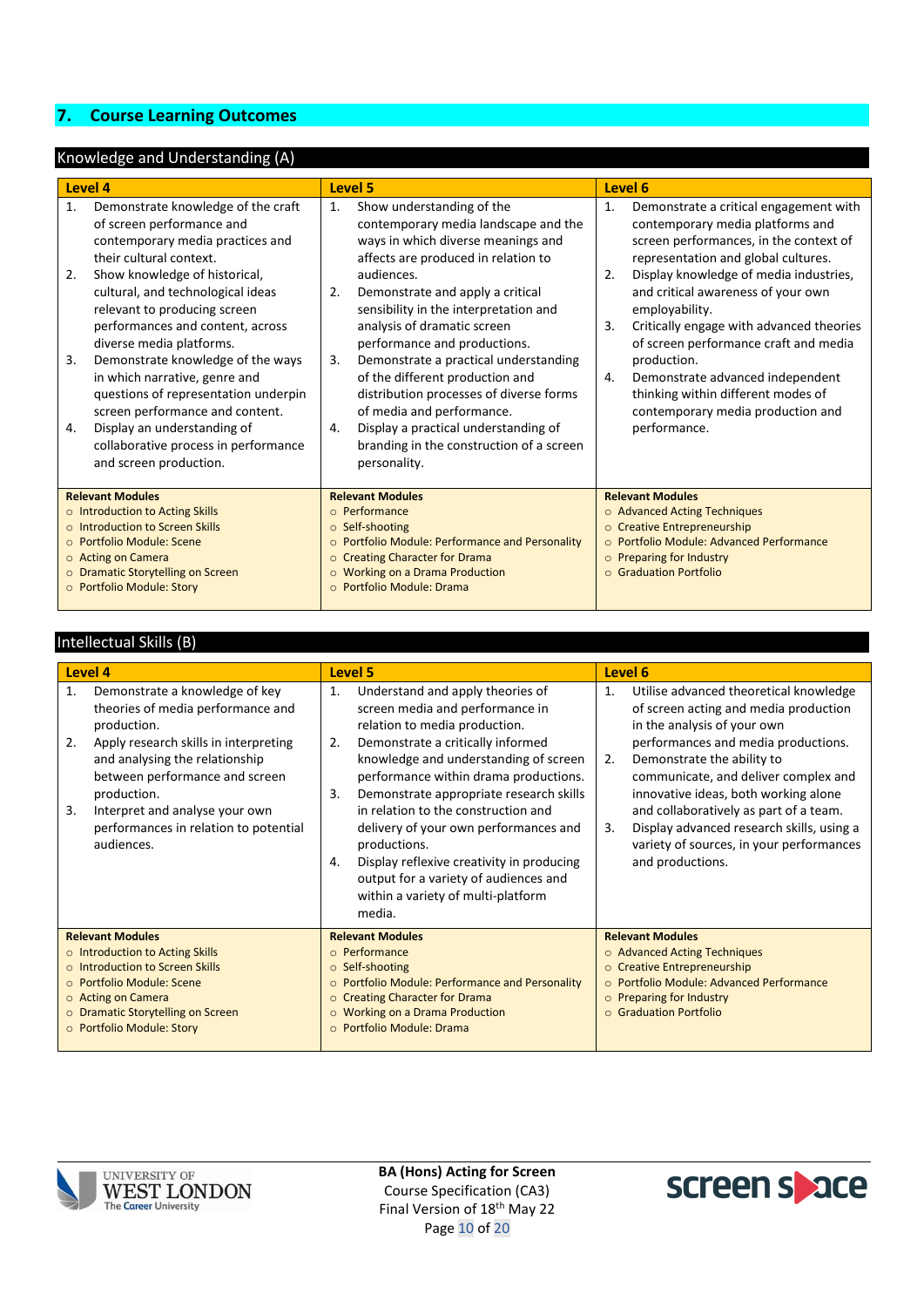#### Subject Practical Skills (C)

| Level 4                          |                                                                                                                                                                                                                                                                                                                                                                                                                                                                                            |                                            | Level 5                                                                                                                                                                                                                                                                                                                                                                                                                                                                                                                    |                            | Level 6                                                                                                                                                                                                                                                                                                                                                                                                                                                                          |  |  |
|----------------------------------|--------------------------------------------------------------------------------------------------------------------------------------------------------------------------------------------------------------------------------------------------------------------------------------------------------------------------------------------------------------------------------------------------------------------------------------------------------------------------------------------|--------------------------------------------|----------------------------------------------------------------------------------------------------------------------------------------------------------------------------------------------------------------------------------------------------------------------------------------------------------------------------------------------------------------------------------------------------------------------------------------------------------------------------------------------------------------------------|----------------------------|----------------------------------------------------------------------------------------------------------------------------------------------------------------------------------------------------------------------------------------------------------------------------------------------------------------------------------------------------------------------------------------------------------------------------------------------------------------------------------|--|--|
| $\mathbf{1}$ .<br>2.<br>3.<br>4. | Demonstrate the ability to use<br>appropriate performance techniques<br>in one or more forms of production.<br>Understand the ways different<br>audiences may respond to different<br>forms of media production and apply<br>to your performances appropriately.<br>Show practical knowledge of how to<br>produce media content across a range<br>of platforms.<br>Understand the importance of<br>deadlines within the flexible working<br>practices of contemporary media<br>production. | 1.<br>2.<br>3.<br>4.                       | Interpret and analyse your own<br>performances and screen personality in<br>the context of the contemporary media<br>landscape.<br>Demonstrate advanced screen acting<br>and presenting techniques across a<br>variety of platforms and genres.<br>Display a practical awareness of working<br>as part of a collaborative production<br>team and identifying your own roles<br>within the production process.<br>Apply an enhanced practical<br>understanding of diverse forms of<br>media production and its relationship | $\mathbf{1}$ .<br>2.<br>3. | Demonstrate an advanced level of<br>creative entrepreneurial skill within the<br>creative process of your productions<br>and the ability to work professionally<br>and collaboratively.<br>Show the practical application of your<br>advanced screen acting techniques for a<br>diversity of screen-based platforms and<br>potential audiences.<br>Demonstrate your employability<br>through advanced levels of<br>performance, production and industry<br>skills and knowledge. |  |  |
|                                  |                                                                                                                                                                                                                                                                                                                                                                                                                                                                                            |                                            | with screen performance.                                                                                                                                                                                                                                                                                                                                                                                                                                                                                                   |                            |                                                                                                                                                                                                                                                                                                                                                                                                                                                                                  |  |  |
|                                  | <b>Relevant Modules</b><br>o Introduction to Acting Skills<br>o Introduction to Screen Skills<br>○ Portfolio Module: Scene<br>o Acting on Camera<br>o Dramatic Storytelling on Screen<br>O Portfolio Module: Story                                                                                                                                                                                                                                                                         | $\circ$<br>$\Omega$<br>$\circ$<br>$\Omega$ | <b>Relevant Modules</b><br>$\circ$ Performance<br>Self-shooting<br>Portfolio Module: Performance and Personality<br><b>Creating Character for Drama</b><br><b>Working on a Drama Production</b><br>$\circ$ Portfolio Module: Drama                                                                                                                                                                                                                                                                                         |                            | <b>Relevant Modules</b><br>o Advanced Acting Techniques<br>o Creative Entrepreneurship<br>○ Portfolio Module: Advanced Performance<br>o Preparing for Industry<br>$\circ$ Graduation Portfolio                                                                                                                                                                                                                                                                                   |  |  |

#### Key / Transferable Skills (D)

| <b>Level 4</b>                                                                                                                                                                                                                                                                                          | Level 5                                                                                                                                                                                                                                                                                                                                                                     | Level 6                                                                                                                                                                                                                                                                                                                                                                                                                                                                            |
|---------------------------------------------------------------------------------------------------------------------------------------------------------------------------------------------------------------------------------------------------------------------------------------------------------|-----------------------------------------------------------------------------------------------------------------------------------------------------------------------------------------------------------------------------------------------------------------------------------------------------------------------------------------------------------------------------|------------------------------------------------------------------------------------------------------------------------------------------------------------------------------------------------------------------------------------------------------------------------------------------------------------------------------------------------------------------------------------------------------------------------------------------------------------------------------------|
| Evidence independent and critical<br>1.<br>thinking through research and<br>practical application.<br>2.<br>Demonstrate an ability to problem<br>solve, as an individual and as part of a<br>collaborative group.<br>Articulate ideas and communicate<br>3.<br>them through written and other<br>media. | Use your enhanced knowledge of craft<br>1.<br>and conceptual techniques in a variety<br>of working environments.<br>Communicate effectively in written and<br>2.<br>verbal form, think critically, and give<br>and receive constructive feedback.<br>Demonstrate an enhanced practical<br>3.<br>application of research and critical<br>thinking skills in problem solving. | Demonstrate an advanced level of<br>$\mathbf{1}$ .<br>entrepreneurial independence and<br>knowledge of contemporary industry<br>practices, to work effectively within a<br>collaborative workspace.<br>Display an advanced level of critical and<br>2.<br>independent thinking within creative<br>and collaborative environments.<br>3.<br>Demonstrate an advanced ability to<br>resolve complex issues, utilising your<br>research skills and knowledge of<br>external resources. |
| <b>Relevant Modules</b>                                                                                                                                                                                                                                                                                 | <b>Relevant Modules</b>                                                                                                                                                                                                                                                                                                                                                     | <b>Relevant Modules</b>                                                                                                                                                                                                                                                                                                                                                                                                                                                            |
| o Introduction to Acting Skills                                                                                                                                                                                                                                                                         | $\circ$ Performance                                                                                                                                                                                                                                                                                                                                                         | ○ Advanced Acting Techniques                                                                                                                                                                                                                                                                                                                                                                                                                                                       |
| o Introduction to Screen Skills                                                                                                                                                                                                                                                                         | $\circ$ Self-shooting                                                                                                                                                                                                                                                                                                                                                       | o Creative Entrepreneurship                                                                                                                                                                                                                                                                                                                                                                                                                                                        |
| ○ Portfolio Module: Scene                                                                                                                                                                                                                                                                               | ○ Portfolio Module: Performance and Personality                                                                                                                                                                                                                                                                                                                             | ○ Portfolio Module: Advanced Performance                                                                                                                                                                                                                                                                                                                                                                                                                                           |
| o Acting on Camera                                                                                                                                                                                                                                                                                      | <b>Creating Character for Drama</b><br>$\circ$                                                                                                                                                                                                                                                                                                                              | $\circ$ Preparing for Industry                                                                                                                                                                                                                                                                                                                                                                                                                                                     |
| o Dramatic Storytelling on Screen                                                                                                                                                                                                                                                                       | <b>Working on a Drama Production</b><br>$\circ$                                                                                                                                                                                                                                                                                                                             | ○ Graduation Portfolio                                                                                                                                                                                                                                                                                                                                                                                                                                                             |
| ○ Portfolio Module: Story                                                                                                                                                                                                                                                                               | $\circ$ Portfolio Module: Drama                                                                                                                                                                                                                                                                                                                                             |                                                                                                                                                                                                                                                                                                                                                                                                                                                                                    |

#### **8. Learning, Teaching and Assessment Strategies**

#### **Principles**

ScreenSpace is committed to providing quality education and practical training across the film, television and related creative industries. We embrace a diverse student population with an emphasis on practical learning, industryrelevant professionalism, ethical, inclusive, and broad-ranging practices and collaboration. The core values of our approach to Learning, Teaching and Assessment Policy are:



**BA (Hons) Acting for Screen** Course Specification (CA3) Final Version of 18th May 22 Page 11 of 20

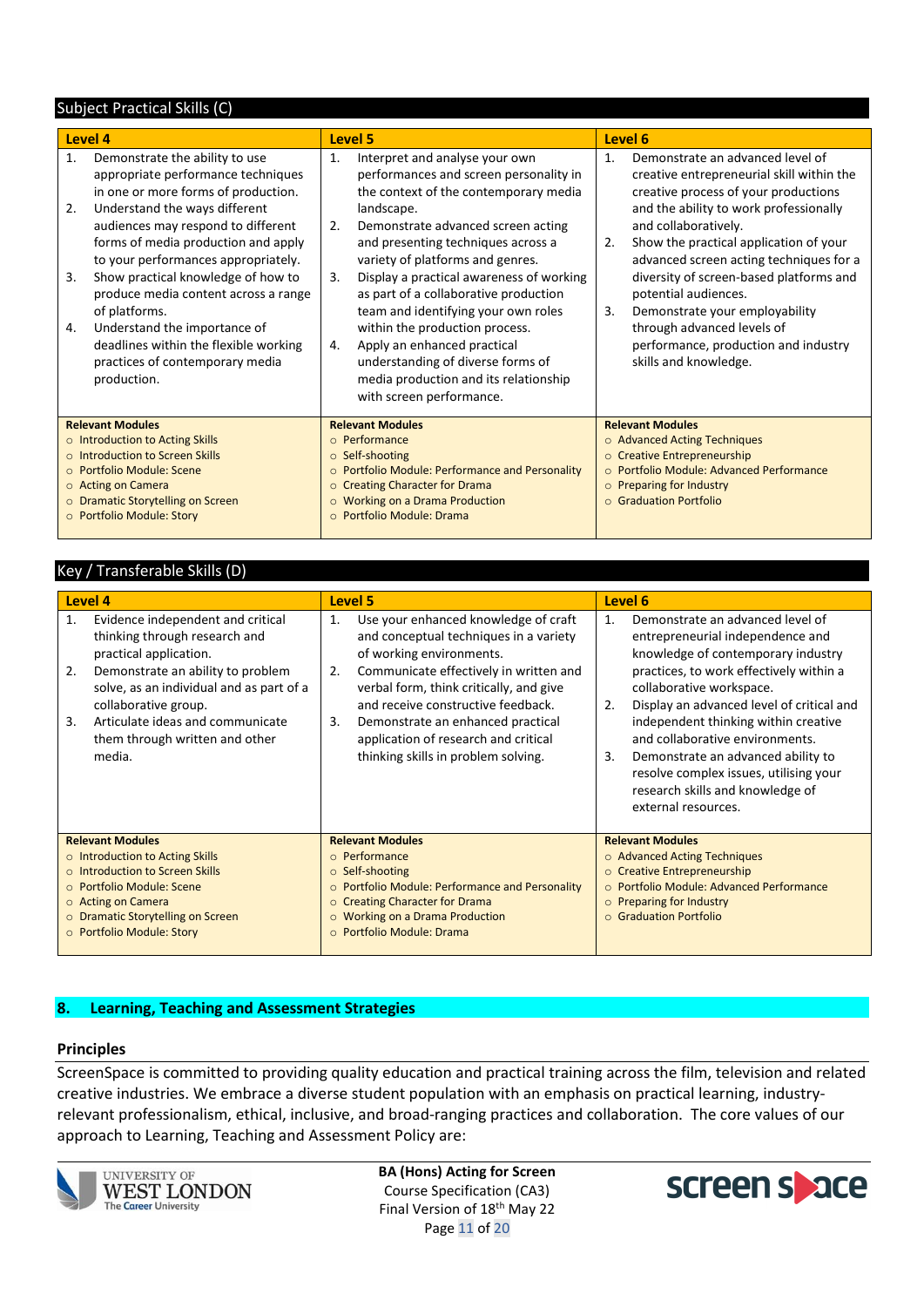- o increase student engagement and learning opportunities
- $\circ$  promote a variety of learning and teaching methods to reflect all types of student learners including active teaching
- o raise the level and standard of student progression and achievement
- o maintain high quality practice in learning and teaching
- o enable good teaching and assessment practice to be shared across the School
- o ensure diversity and equality are present in all aspects of learning and teaching
- o professional development of staff

## **Three Complementary Modules in Each Semester**

We believe that in order to succeed as an actor, performer or presenter in the screen industries, you need to develop your acting skills progressively (which you do in your Acting Skills modules) and you need to understand the basics of film and content production, so students learn and practice aspects of production such as story, directing actors, shooting a scene, and editing in parallel with their screen acting (Screen modules). The Portfolio modules assimilate all the learning that happens in Acting Skills and in Screen modules by putting the knowledge, skills and attitudes into practice and building your experience and portfolio.

#### **Being a Reflective Learner**

We will support you to develop and practice as a reflective learner. A comprehensive range of teaching and delivery patterns are used, designed to build knowledge and practical skills as well as enthusiasm for the subject area.

You are encouraged to document your learning journey and processes, adopting a reflective approach in a number of your assessments – such as in reflecting on the *Portfolio* module using audio, visual or written work. Critical analysis is developed through self-evaluation both in the form of critical commentaries and personal reflection, in addition to constructive criticism of peer work.

In so becoming a reflective learner, you are able to appreciate and demonstrate the skills and knowledge you have gained throughout the course and are helped to generate a portfolio of professional content. It also helps you to develop a mature understanding of the pragmatic relationship between creativity, current industry best practices and the role of the audience.

## **Equality, Diversity and Inclusion (EDI)**

MetFilm School's Diversity, Equality and Inclusion policy ensures the school's commitment to develop an inclusive and supportive environment for students and staff, allowing all to participate and have the opportunity to fulfil their potential. These principles have been at the heart of the design of this course, in a number of ways, including: optionality in assessment to play to the diverse needs of different learners; clear and transparent assessment criteria and marking; careful design of assessment communication using inclusive design approaches; diverse tutor recruitment; relevant and diverse references, resources and reading materials; and other school-wide approaches to equality, diversity and inclusion.

#### **Teaching Methodologies**

A broad range of Teaching and Learning approaches are used throughout the course, including:

- o *Lectures:* whole-cohort lectures are an expedient approach to communicate predominantly information to the whole year at a time. They are also an efficient way for industry partners to present to the whole cohort at the same time.
- o *Learning Groups:* working in smaller groups is important to promote greater participation, both in seminar form and in workshop form, and can best facilitate the different forms of learning required on a film course.



**UNIVERSITY OF WEST LONDON The Career University** 

**BA (Hons) Acting for Screen** Course Specification (CA3) Final Version of 18<sup>th</sup> May 22 Page 12 of 20

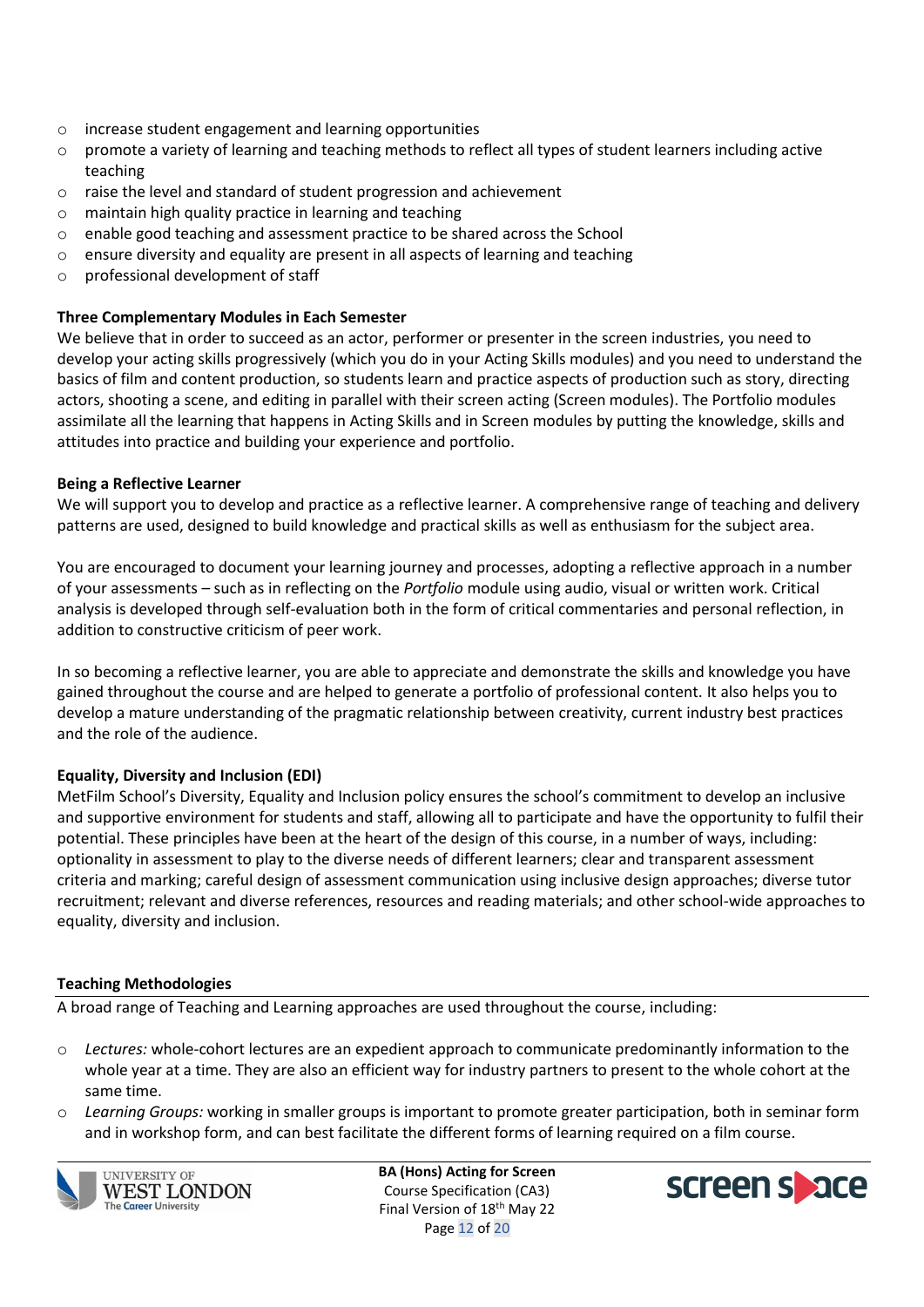- o *Acting workshops:* these will focus on craft techniques and enhancement of industry knowledge
- o *Learning Teams:* students are expected to attend regular learning team meetings, which form the basis of the learning / pastoral / production relationship between students and course tutors. They also provide an opportunity to check on progress and discuss any wellbeing areas for concern.
- o *Presentations:* preparing you to be able to present your ideas and pitches coherently and compellingly to industry professionals, your peers and tutors is a key objective of the course.
- o *Guest Speakers:* industry involvement in the course pervades many aspects of delivery and is also visible through the many visiting speaker presentations, masterclasses and discussions which the ScreenSpace team and MetFilm School host each year both online and in person.

## **Assessment**

ScreenSpace has adopted a synoptic assessment approach, which allows you to build upon your work and get regular feedback throughout the semester. This helps you develop your analytical, critical thinking and creative skills. Your formative work can then be built upon throughout the teaching period.

The *Acting Skills* modules run in tandem with the *Screen Skills and Industry* modules, and key learning then feeds into the Portfolio modules. In Acting Skills and Screen modules you submit at least two elements in both modules for assessment.

In *Acting Skills* modules your assessment may include a combination:

- o Recorded scenes and performances
- o Written or video essay with critical and reflective analysis
- o Written or Videoblogs
- o Presentations

In *Screen Skills and Industry* modules your assessment may include a combination of:

- o A filmed and edited scene or production
- o Videoblogs and social media productions
- o Written or video essay with critical and reflective analysis
- o Presentations

You then draw on your learning from both modules to complete the Portfolio Module in each Semester. The assessments for this module are:

- o artefact or written assignment (60%)
- $\circ$  reflection (40%), which allows you to reflect on the overall experience, measure your personal progress, identify obstacles and constraints, and evaluate strengths and weaknesses. You also set key objectives looking forward to the following semester. This approach is key in enabling you to improve or extend your profile with the support and guidance of their tutors. The blog can take many forms – visual, moving image and written.

Both formative and summative approaches to assessment are used extensively on the course:

#### **Formative Assessment**

- o formative assessment is built into modules
- o feedback sessions are typically driven by the tutor, and peer feedback provides an important additional dimension in this process

#### **Summative Assessment**

- o summative assessment will occur at end of an assignment or module.
- o in the Acting and Screen Skills modules, assessments will be worked on throughout the course of the module with formative feedback during the process.



**UNIVERSITY OF** WEST LONDON **The Career University** 

**BA (Hons) Acting for Screen** Course Specification (CA3) Final Version of 18<sup>th</sup> May 22 Page 13 of 20

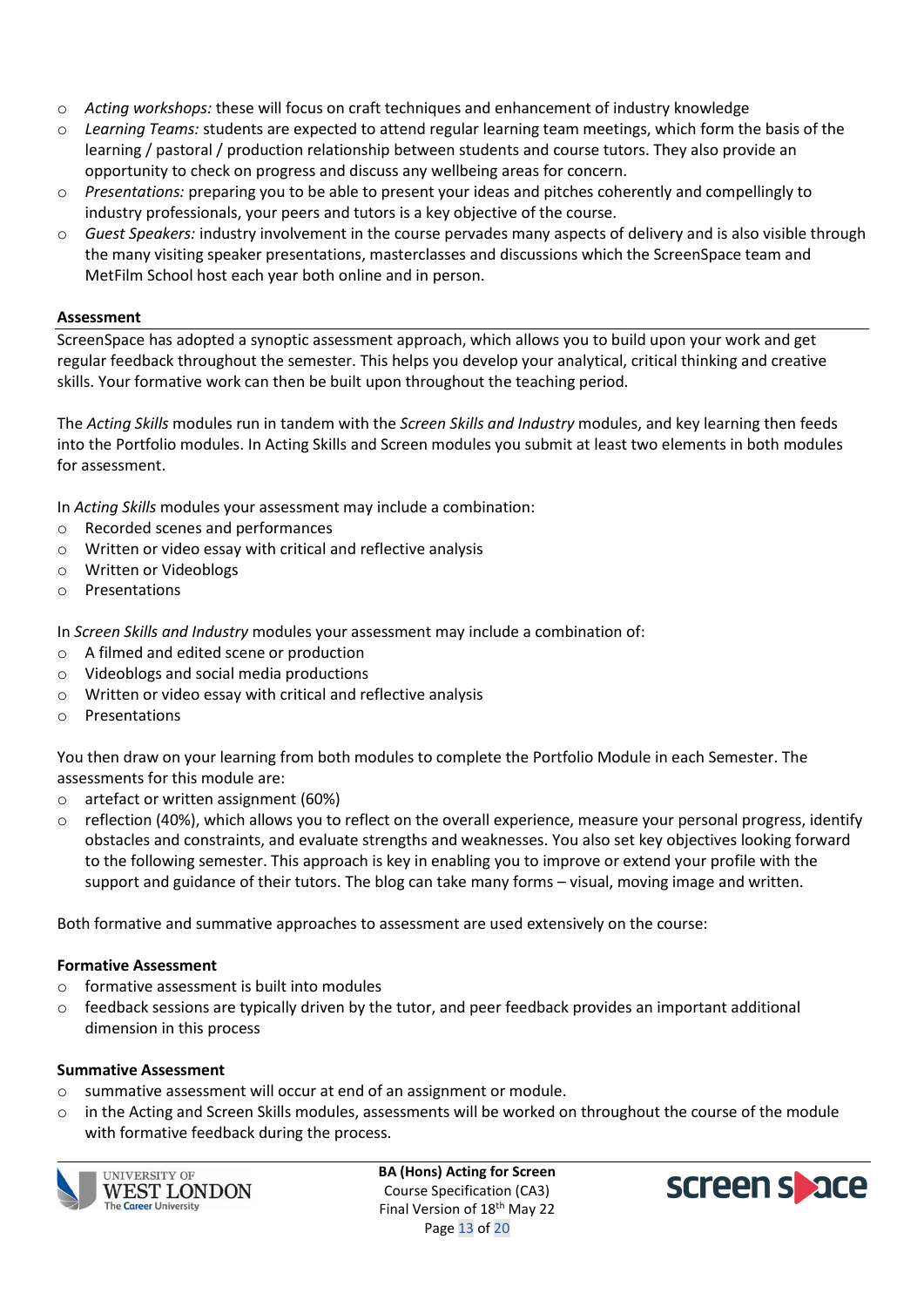#### **Assessment Timings**

- $\circ$  The first half of each semester (up to 10 weeks) consists of a series of taught sessions in all three modules, during which the students develop and prepare for their key project.
- o The second half of the semester (week 11 onwards) is largely governed by the Portfolio module itself. Therefore, assessments for Acting Skills and Screen modules are largely submitted in week 10 while Portfolio modules have assessment due at the end, though some formative assessments will be used to reflect on the final pieces of work.

#### **9. Course Contact Hours**

Learning hours are determined by credits. One credit is worth 10 learning hours, so a 20 credit module is 200 learning hours, a 40 credit module is 400 hours, and so on. This is the amount of time you should be prepared to commit to each module.

Learning hours are divided into:

- o *Taught or contact hours* this is the amount of time you should spend in contact with academic staff, whether through face-to-face classes or online learning; and independent study, which is the amount of time you are expected to spend on your own study and assessment preparation.
- o *Guided independent study* where you will be set structured tasks or asked to prepare a performance working collaboratively with your peers. You also have group and one-to-one time with academic staff in learning teams or personal tutorials.
- o *Independent study* where you undertake you own unstructured study, such as reading and research.

#### **10. Academic Staff**

MetFilm School course leadership and tutors are comprised of industry practitioners and educators with awardwinning experience across the disciplines of directing, screenwriting, producing, editing, post-production, visual effects and animation, distribution, marketing and sales. Members of the teaching team hold individual membership in a variety of leading external organisations such as WGGB (Writers Guild of Great Britain), PACT (Producers Alliance for Cinema and Television), BFI (British Film Institute), BAFTA (British Academy of Film and Television Arts), GBCT (Guild of British Camera Technicians), BECTU (Broadcasting, Entertainment, Cinematography and Theatre Union), BSC (British Society of Cinematographers) and a network that includes production companies, talent agencies, and broadcasters. Many have received various awards and critical acclaim for their work, and the majority have at least 5 years' industry experience. The majority of tutors hold a Bachelor's or Master's degree in relevant fields.

MetFilm School is committed to the professional development of teaching staff in accordance with the UK Professional Standards Framework. We support tutors in achieving fellowship of the Higher Education Academy (HEA) and encourage tutors to enrol on CPD, PGCE, and MA level programmes offered by the University of West London and other providers.

#### **11. Formal and Informal Links with External Organisations / Industry Partners**

#### **ScreenSpace**

As part of MetFilm, ScreenSpace receives support from its sister companies, MetFilm School, MetFilm Production and MetFilm Sales. ScreenSpace delivers its courses on behalf of the University of West London. Providing our students with the reassurance of an established educational institution, while gaining the benefits of an adaptive,



**UNIVERSITY OF** WEST LONDON **The Career University** 

**BA (Hons) Acting for Screen** Course Specification (CA3) Final Version of 18<sup>th</sup> May 22 Page 14 of 20

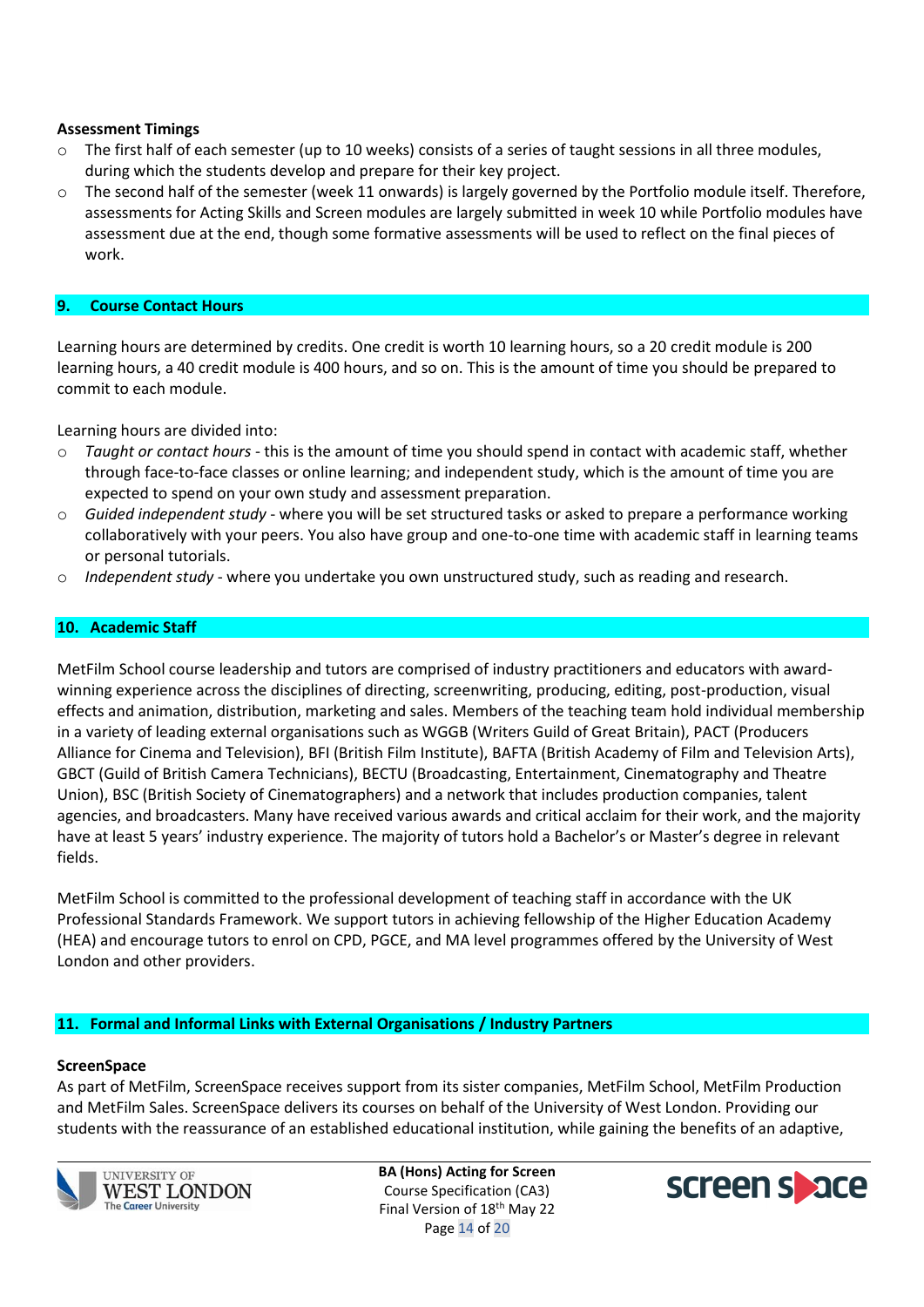innovative & dynamic new educator.

ScreenSpace courses have been able to draw in industry partners to set briefs, respond and feedback on pitches, and reflect on work created. Since inception in 2018, this includes representatives from the following companies: YouTube, Twitter, BBC, Golin, Karmarama, Amazon Studios, MetFilm Production and Garden Studios.

## **MetFilm**

The MetFilm Group is a leading screen organisation with a mission to bridge industry and education, which means students studying at ScreenSpace have access to a wealth of expertise from working media professionals. This includes opportunities for selected students and graduates to work directly on productions for film and TV through MetFilm Production, as well as access to unique job openings which are signposted through MetFilm Futures.

## **MetFilm Production and MetFilm Sales**

MetFilm School has strong industry links through its integrated production company, MetFilm Production, an independent production company making high-quality fiction and documentary film for theatrical and television audiences worldwide, and MetFilm Sales, which is a boutique film sales company.

The synergistic environment so created works to the benefit of students in many ways, including student access to working professionals as tutors and mentors on a formal and informal basis; case studies and resources from professional productions; professional networking; graduate opportunities; and increased access to industry guest speakers and tutors.

Graduates work in multiple roles across all productions. For example, most recently at the time of writing, there are 19 graduates credited on *The Reason I Jump* which won the Audience Prize at the Sundance Film Festival in 2020 Best Documentary at the British Independent Film Awards in 2021 and 17 graduates credited on *23 Walks*, which opened in UK cinemas in September 2020. Other recent films include *Misha and the Wolves* (2021), *Last Breath* (2019).

## **MetFilm Futures**

MetFilm Futures is dedicated to developing the careers and employability of MetFilm School students and graduates. Its activities include weekly Career Surgeries, a jobs board, curated opportunities from across industry including internships, festivals, and masterclasses; CV and showreel advice sessions; and guest speakers from industry.

During successive lockdowns, MetFilm Futures built a busy online community space, an innovation to connect students across courses and campuses and features guest speakers, job boards and curated competitions. Recent guest speakers have included:

- o cinematographers, Roger Deakins (*1917, No Country for Old Men*) and Rina Yang (*Becoming, Bohemian Rhapsody)*
- o writers, Sally Wainwright (*Happy Valley, Gentlemen Jack*) and Charlie Brooker (*Black Mirror)*
- o directors Lenny Abramson (*Room, Normal People*), Gurinder Chadha (*Bend it Like Beckham)* and Sarah Gavron (Suffragette); and Armando Iannucci (*VEEP, The Death of Stalin)*
- o actors Daisy Edgar Jones and Paul Mescal (*Normal People*); Tim Roth (*Reservoir Dogs*); Jonathan Pryce (*The Two Popes*); and Vicky McClure (*Line of Duty*); and Lydia West (*It's a Sin*)

o producers Tanya Seghatchian (*Cold War*, *The Crown, Harry Potter*) and Steve Woolley *(The Crying Game)* and many others.



**BA (Hons) Acting for Screen** Course Specification (CA3) Final Version of 18<sup>th</sup> May 22 Page 15 of 20

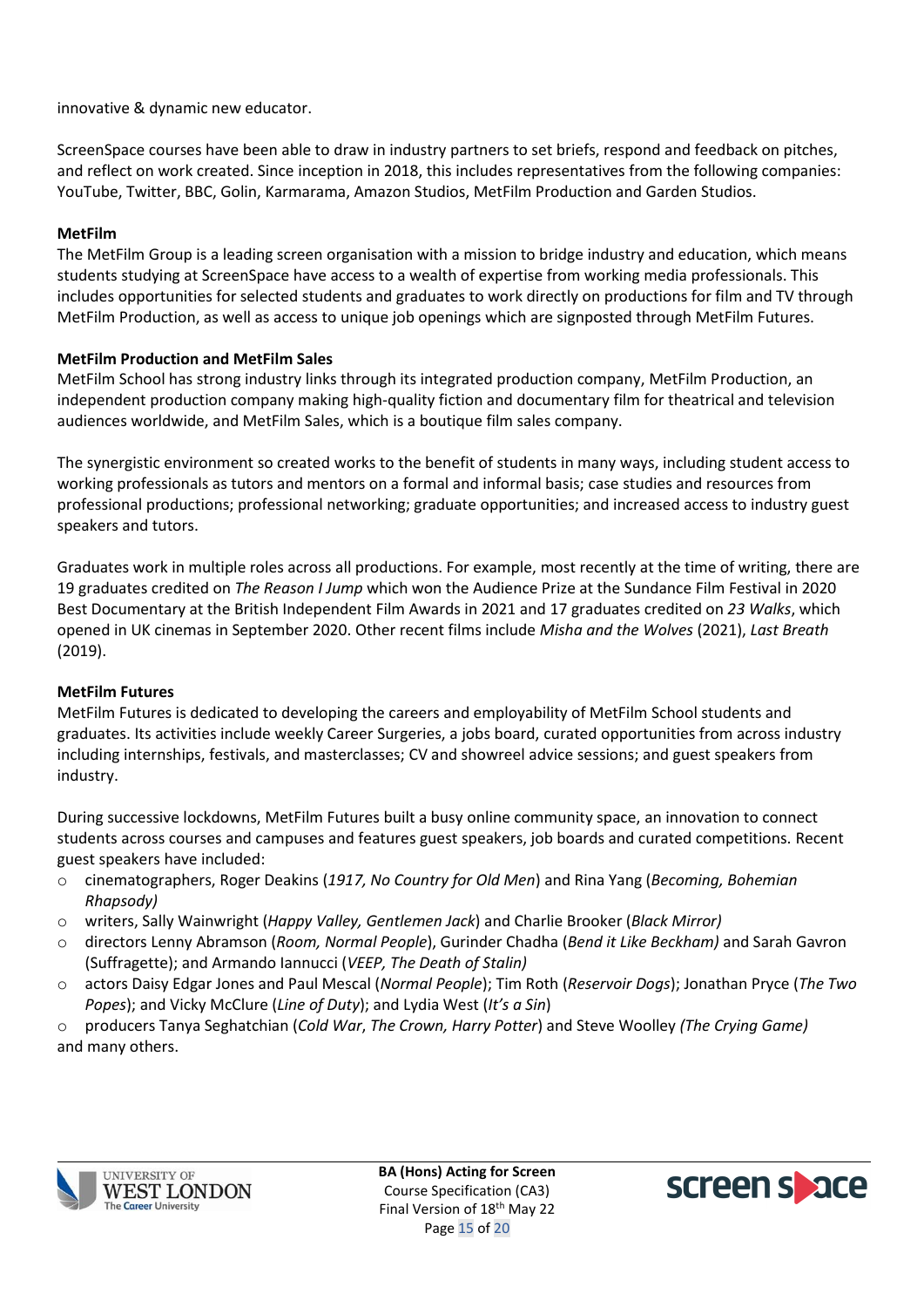### **Partners and Core Relationships**

In 2012, Met Film School was voted prestigious membership in CILECT (Centre Internacional de Liaison des Ecoles de Cinéma et de Télévision), the global organization of leading film and television schools, for its exceptional level of educational provision. Founded in 1955, CILECT now comprises over 160 audio-visual educational institutions from sixty countries across every continent. CILECT remains committed to maintaining the highest possible educational standards of audio-visual teaching and learning in its member schools and strives to be a key factor in the contribution to the major cultural and communication processes around the world.

### **Industry Links**

Met Film School engages with our industry partners and relationships in a variety of ways. Industry professionals teach on our accredited courses, and we invite distinguished filmmakers and media professionals to speak to students on a regular basis.

#### **12. Student Support Arrangements**

#### **Student Support**

Throughout your course of study, you will have access to a variety of sources of support depending on individual circumstances and needs. In addition to the Course Leader and your personal tutor, you will have opportunities to discuss academic progress, learning and career objectives with relevant teaching staff.

Apart from the school's support framework, which encompasses course leaders, module leaders and personal tutors, the school has a registered counsellor contactable online as well as face to face support on campus.

Our Wellbeing support has been boosted by contracting online support *[Togetherall](http://www.togetherall.com/)* which is available to all students. This is a 24/7 support service for all students to have confidential communication with a trained advisor.

If you do experience any difficulties, either academically or personally, we have options for you to pause your studies and to return at the appropriate point once you are ready. This process involves an academic meeting with the course leader and the Student Services team to agree the next steps based on a case by case basis. In the event that the school has to take the initiative and withdraw a student for any wellbeing reasons, we have a *Fitness to Study* policy to ensure that student is fit to return to school. This policy requests the student to provide medical evidence to support their return to study which is considered by a panel.

#### **Disabled and Neurodiverse Support at ScreenSpace**

MetFilm School wants all students to have equal access to their course and the facilities. The Student Services Team and its dedicated Disability & Wellbeing Adviser provide confidential, specialist advice to help address any physical, study or communication barriers you may find in the learning environment. Student Services work hand in hand with academic staff to support students with a wide range of disabilities including:

- $\circ$  neurodiversity and specific learning differences (such as dyslexia, dyspraxia, ADHD)
- o mental health difficulties (such as depression, bipolar disorder)
- o long-term medical conditions (such as HIV, cancer, multiple sclerosis)
- o hidden disabilities (such as diabetes, asthma, epilepsy)
- o sensory impairments (such as visual impairment, hearing impairment)
- o mobility or physical impairments (such as paralysis, arthritis)

#### **How are students supported?**

Student Services provide advice and information on arranging diagnostic assessments for a specific learning difference, help arrange non-medical helpers (such as Assistive Technology Training, Specialist Study Skills Tutors



**BA (Hons) Acting for Screen** Course Specification (CA3) Final Version of 18<sup>th</sup> May 22 Page 16 of 20

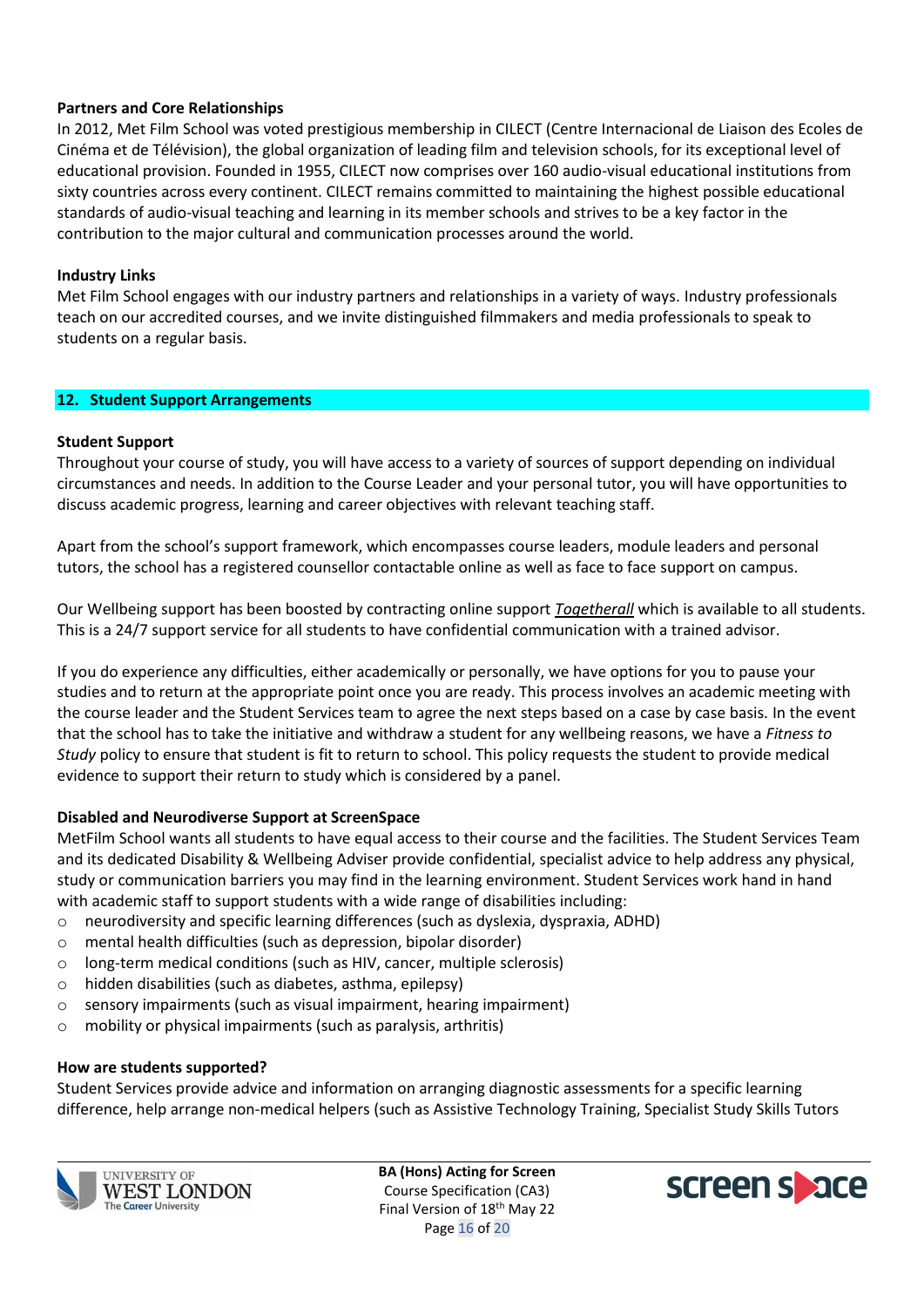and Specialist Mentors) and support access to a range of assistive technology. Student Services can also provide advice and information on any additional funding which students may be eligible to apply for.

During the first week of the programme you will go through a formal orientation to MetFilm School and ScreenSpace, and the BA (Hons) Acting for Screen Course. You will have an induction to school resources, the course team and relevant departments. There will be scheduled Student Programme Meetings during each semester of the course. The purpose of these meetings is to share information about the programme, garner student feedback on specific aspects of the course, address any issues or concerns, and develop an action plan around the meeting outcomes. BA (Hons) Acting for Screen students will also be able to elect one member of their cohort to sit on the Course Committee. Student representatives also participate in our wider governance structure, and some representatives are invited to meetings such as the Academic Board; the Learning, Teaching and Assessment Committee; the Screen Enterprise Group; and the Diversity, Equality and Inclusion Committee. Our Student Senate was formed in 2019 and is run by a President and Vice President from our London campus and a Vice President from our Berlin campus and meetings. All student representatives are able to sit on the Student Senate which meets quarterly and is a place to reflect and discuss the ideals and values of the MetFilm School Student Body and to work with the School to continually improve the student experience.

Individual Support Plans (ISPs) are developed where appropriate, outlining recommended reasonable adjustments such as amended assessment arrangements, extensions to library book loans, note-takers or campus mobility support and the ability to request extensions to work if required.

## **Production Support**

Production support will be accessible to support students during practical activities, where appropriate, with technical knowhow and production knowledge which students will be able to call upon, especially during periods when you are asked to create a production or artefact.

### **University of West London (UWL)**

You will have access to Online Library Services and the Student's Union at the University of West London.

Student guidance, help and support is further detailed in the [UWL Student Handbook](http://www.uwl.ac.uk/students/current-students/student-handbook) with regard to current University policies. You will be inducted in how to make the best use of this space in your first week.

## **Learning Resources and Support at University of Leeds**

Leeds-based students also have access to the University of Leeds library, including open access study spaces. You will be inducted in how to make the best use of this space at the start of your programme.

#### **Preparing for the World of Work**

Career preparation and employability skills are integrated throughout the course in the form of presentations, practical workshops and mentoring sessions which will be used to develop your presentation skills and online profiles.

MetFilm Futures is a dedicated career support team that helps students and graduates navigate their path into industry in the following ways:

- o informing students and alumni about permanent and freelance job opportunities, internships and placements
- o curating opportunities across industry
- $\circ$  organising masterclasses and career workshops with professional industry guest speakers
- o advising on film and video strategy
- o festival logistics and entry requirements
- o developing career skills such as networking, pitching and social media profiles



**UNIVERSITY OF** WEST LONDON **The Career University** 

**BA (Hons) Acting for Screen** Course Specification (CA3) Final Version of 18<sup>th</sup> May 22 Page 17 of 20

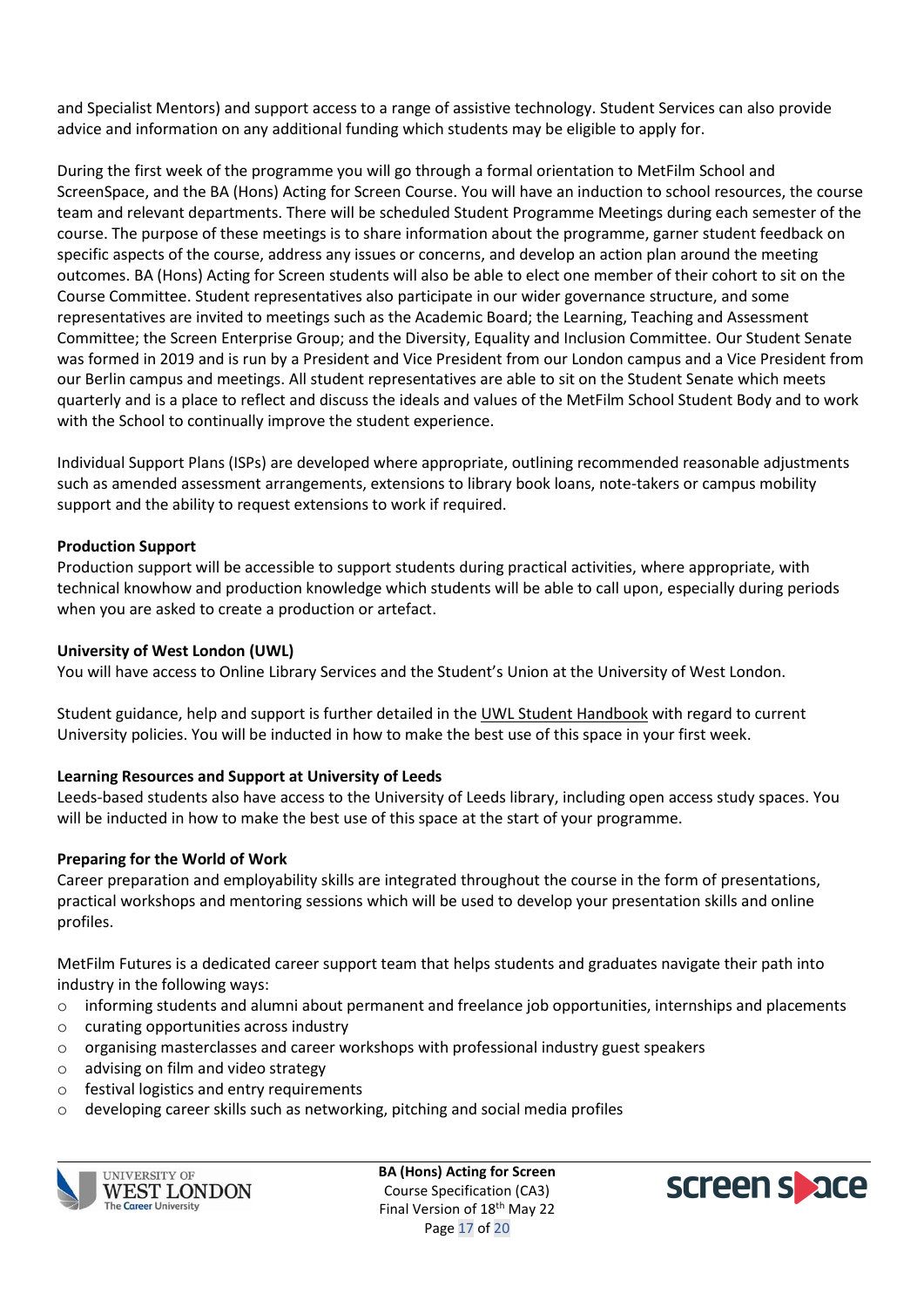## **13. Assessment Matrix**

| Module Title and Code                            | Credit | Core | Assessment Type |                       | Weighting<br>(%) | Overall<br>Pass<br>Mark | Submission:<br>Week No.<br>indicative |  |  |
|--------------------------------------------------|--------|------|-----------------|-----------------------|------------------|-------------------------|---------------------------------------|--|--|
| Level 4                                          |        |      |                 |                       |                  |                         |                                       |  |  |
| Introduction to Acting Skills                    | 20     | Core | Portfolio       |                       | 100%             | 40%                     | 10 (Sem 1)                            |  |  |
| <b>Introduction to Screen Skills</b>             | 20     | Core | Portfolio       | 100%                  | 40%              | 10 (Sem 1)              |                                       |  |  |
| Portfolio Module: Scene                          | 20     | Core | Artefact        |                       | 60%              | 40%                     | 16 (Sem 1)                            |  |  |
|                                                  |        |      | Artefact<br>or  | Written<br>Assignment | 40%              |                         | 16 (Sem 1)                            |  |  |
| Acting on Camera                                 | 20     | Core | Portfolio       |                       | 100%             | 40%                     | 10 (Sem) 2                            |  |  |
| Dramatic Storytelling on Screen                  | 20     | Core | Portfolio       |                       | 100%             | 40%                     | 10 (Sem) 2                            |  |  |
| Portfolio Module: Story                          | 20     | Core | Artefact<br>or  | Written<br>Assignment | 60%              | 40%                     | 16 (Sem 2)                            |  |  |
|                                                  |        |      | Artefact<br>or  | Written<br>Assignment | 40%              |                         | 16 (Sem 2)                            |  |  |
| Level 5                                          |        |      |                 |                       |                  |                         |                                       |  |  |
| Performance                                      | 20     | Core | Portfolio       |                       | 100%             | 40%                     | 10 (Sem 1)                            |  |  |
| Self-Shooting                                    | 20     | Core | Portfolio       |                       | 100%             | 40%                     | 10 (Sem 1)                            |  |  |
| Portfolio Module: Performance and<br>Personality | 20     | Core | Artefact<br>or  | Written<br>Assignment | 60%              | 40%                     | 16 (Sem 1)                            |  |  |
|                                                  |        |      | Artefact<br>or  | Written<br>Assignment | 40%              |                         | 16 (Sem 1)                            |  |  |
| Creating Character for Drama                     | 20     | Core | Portfolio       |                       | 100%             | 40%                     | 10 (Sem 2)                            |  |  |
| Working on a Drama Production                    | 20     | Core | Portfolio       |                       | 100%             | 40%                     | 10 (Sem 2)                            |  |  |
| Portfolio Module: Drama                          | 20     | Core | Artefact<br>or  | Written<br>Assignment | 60%              | 40%                     | 16 (Sem 2)                            |  |  |
|                                                  |        |      | Artefact<br>or  | Written<br>Assignment | 40%              |                         | 16 (Sem 2)                            |  |  |
| Level 6                                          |        |      |                 |                       |                  |                         |                                       |  |  |
| <b>Advanced Acting Techniques</b>                | 20     | Core | Portfolio       |                       | 100%             | 40%                     | 10 (Sem 1)                            |  |  |
| Creative Entrepreneurship                        | 20     | Core | Portfolio       |                       | 100%             | 40%                     | 10 (Sem 1)                            |  |  |
| Portfolio Module: Advanced<br>Performance        | 20     | Core | Artefact<br>or  | Written<br>Assignment | 60%              | 40%                     | 16 (Sem 1)                            |  |  |
|                                                  |        |      | Artefact<br>or  | Written<br>Assignment | 40%              |                         | 16 (Sem 1)                            |  |  |
| Preparing for Industry                           | 20     | Core | Portfolio       |                       | 100%             | 40%                     | 10 (Sem 2)                            |  |  |



UNIVERSITY OF WEST LONDON The Career University

**BA (Hons) Acting for Screen** Course Specification (CA3) Final Version of 18<sup>th</sup> May 22 Page 18 of 20

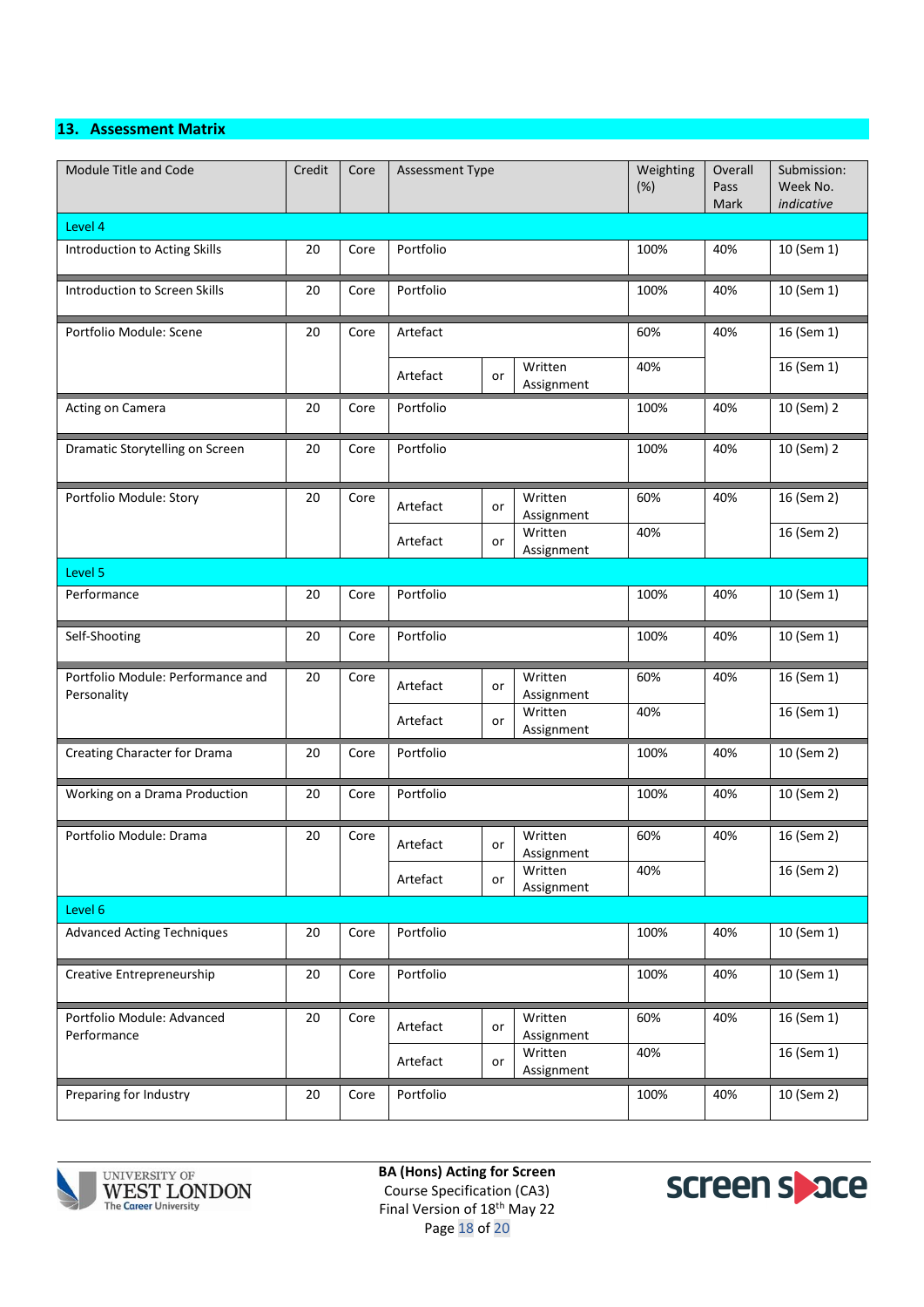| <b>Graduation Portfolio</b> | 40 | Core | Artefact<br>or |    | Written<br>Assignment | 60% | 40% | 16 (Sem 2) |
|-----------------------------|----|------|----------------|----|-----------------------|-----|-----|------------|
|                             |    |      | Artefact       | or | Written<br>Assignment | 40% |     | 16 (Sem 2) |

Please note that the following Assessment type definitions apply:

- 1. **Written Assignment:** eg report, essay, short essay, review, analysis, case study, creative and/or professional brief, dissertation, thesis, literature review, research method essay, research proposal, in-class test, multiple choice questionnaire (MCQ), mathematical/statistical problem, online test, web-based exercise, translation
- 2. **Portfolio Module:** a series of short written, creative, linguistic or mathematical tasks collected as part of one assignment
- 3. **Artefact:** visual, audio, software, composition, design, culinary, artistic



**BA (Hons) Acting for Screen** Course Specification (CA3) Final Version of 18<sup>th</sup> May 22 Page 19 of 20